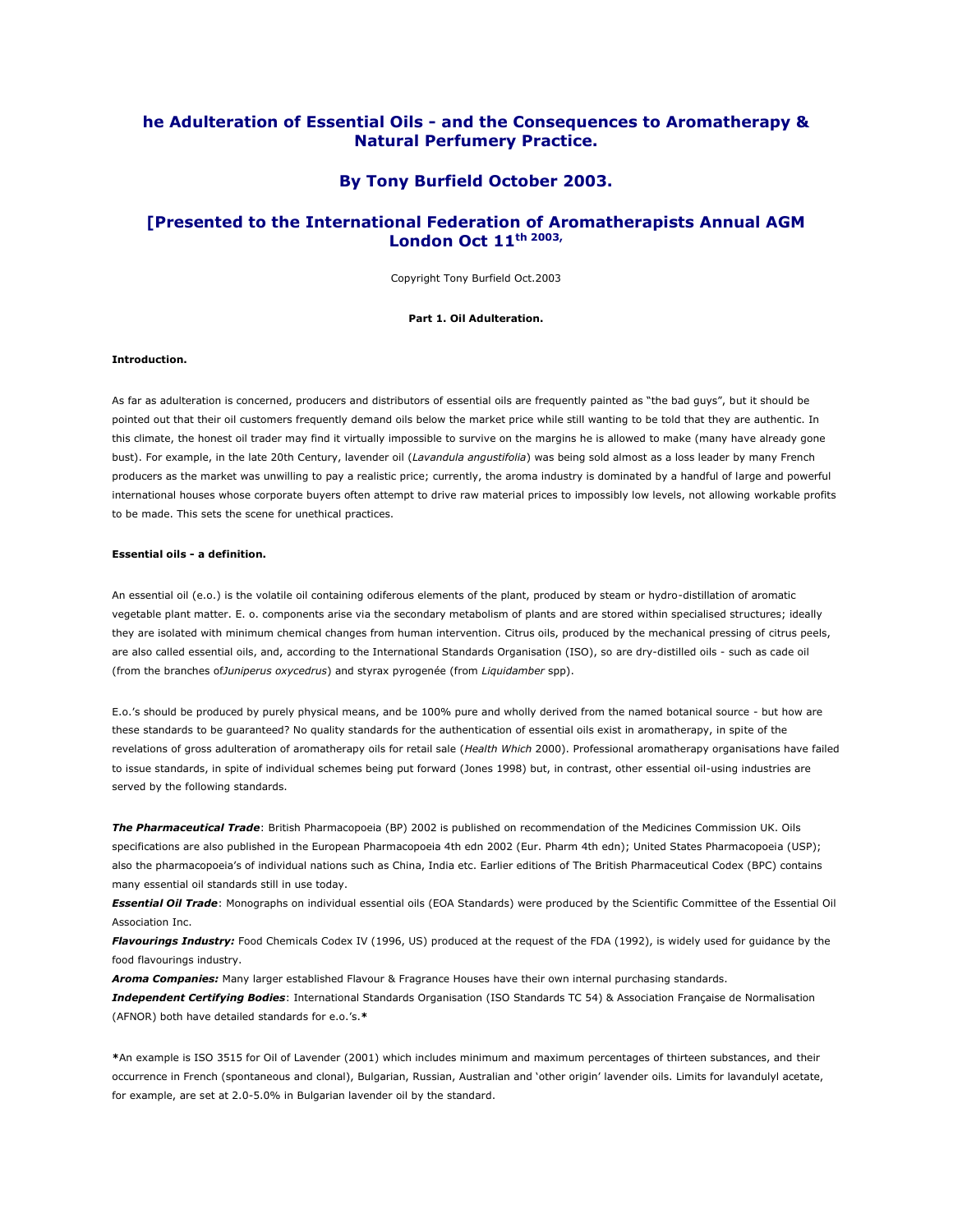## **Aromatherapy**

Whilst it is apparent that the current BP or ISO standards may serve the needs of particular industrial sectors, they do not entirely address the unique needs of the aromatherapy profession, since:

Holistic aromatherapists demand that "pure" and "complete" oils are used, rather than oils only distilled for periods which are attractive economically, on a yield: fuel-consumption basis (although unnecessary energy 'wastage' may not be seen currently as a particularly "deep green" strategy!).

Many essential oils used in aromatherapy are particular to that industry, and not necessarily extensively used elsewhere e.g. *Ravensara aromatica*, Rosemary oil verbenone chemotype, *H*elichrysum italicum ssp. serotinum etc.

As well as "pure and natural", the words "wild-crafted", "organic" and "clinical grade" are frequently over-hyped descriptor terms used by both aromatherapy and by "naturals" traders, which need more careful definition prior to professional endorsement.

#### **Natural perfumery**

**Natural perfumers** are other potential users of pure essential oils. Grimshaw (1989) discussed "purist" perfumers (who employ no chemically produced or chemically modified ingredients), but also discussed reasons why others may wish to use up to 50% synthetics in formulations. This was, in a way, a prediction today's situation, whereby **aromachology perfumes** (worth £611 million for years 1999-2001 according to Mintel Database 2002) contain a proportion of synthetics stipulated by the perfume house, mixed in with the e.o.'s. The alleged psychopharmaceutical effects of these products still depend on the utilization of authentic essential oils in the formulation – as far as marketing claims/hype are concerned anyway. A realistic "in-practice" distinction between mass-marketed **aromatherapy perfumes** (as opposed to 100% e.o. blends) and aromachology perfumes, other than at a hypothetical level, has yet to be defined, since both commonly employ synthetics. The synthetics content can presumably have either symbiotic, neutral or opposing effects (mood changing etc.) to those claimed for the e.o.'s in the perfumes in question, hence the need for clinical testing of the finished formulations to support advertising claims.

#### **Types of adulteration.**

There are several distinct categories of adulteration:

*1. Addition of single raw materials*. This simple form of adulteration can be conveniently divided into two groups:

"Invisibles" – i.e. those materials undetectable by a gas chromatograph (GC) analysis operating under routine conditions to analyse essential

oils.

"Visibles – those materials normally detectable by G

"Invisibles": an example of this type is the deliberate addition of vegetable or mineral oil to essential oils (Nour-el-Din *et al*. 1977) - rapeseed oil in the EU is a particularly cheap vegetable oil which has been used for this purpose. Theoretically the "total area" of the detectable components of the oil's gas chromatogram should be reduced by this latter type of adulteration, creating suspicion for the analyst and the need for further investigation. These adulterant materials may be revealed by aqueous alcohol solubility tests, and their presence further verified by using a different GC column & operating conditions (to detect mineral oil), or by derivatisation (for example the use of a methylating agent for vegetable oils – whereby the volatile methyl esters of the fatty acid components of glyceryl esters are revealed by subsequent GC analysis).

"Visible" diluents in this context include a number of solvents and perfumery materials. For example the following have been found in commercial essential oils: in a few instances resulting in a warning or prosecution by regulatory authorities: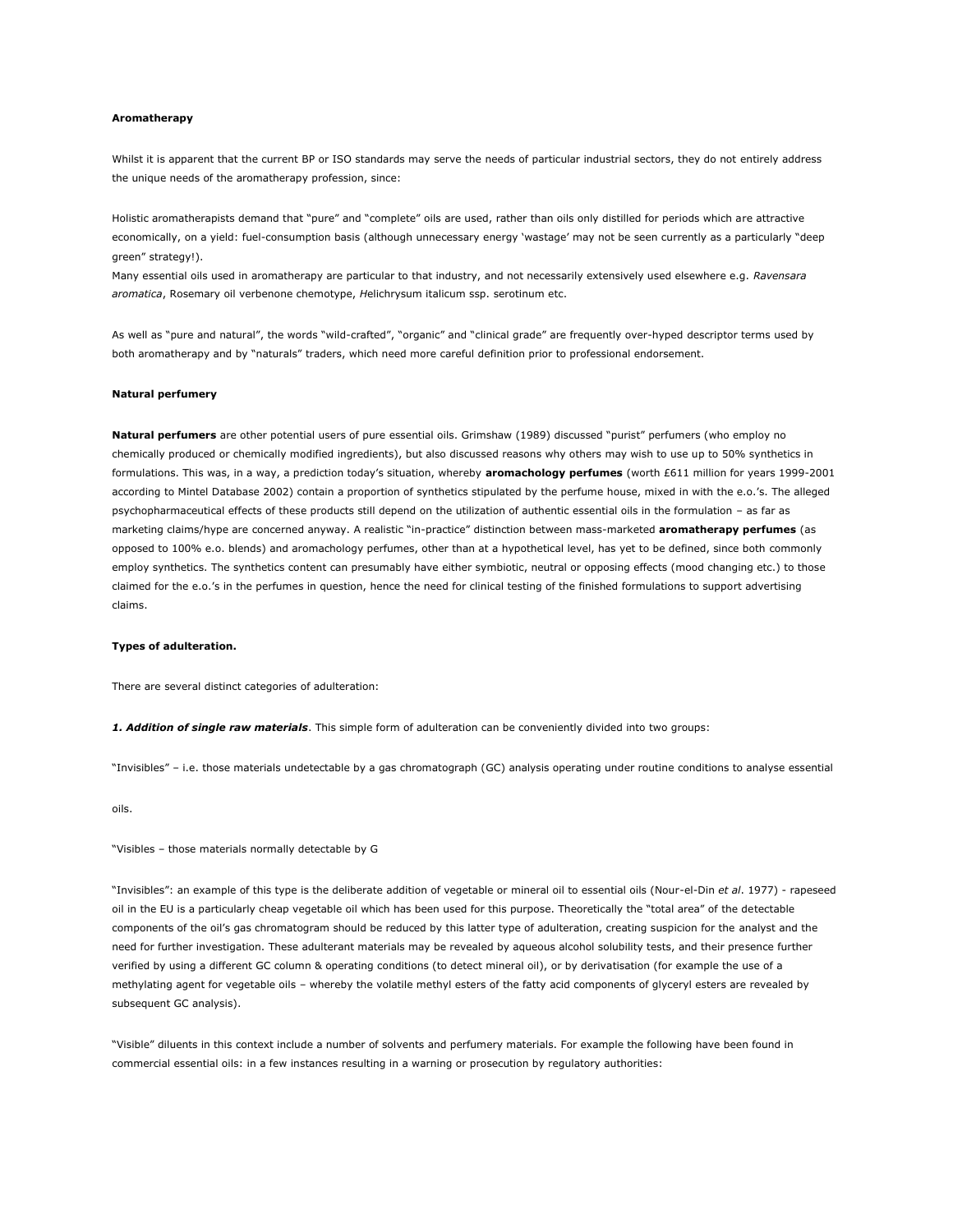Abitol (a primary hydroabietyl alcohol) – often used for extending resinoids. Benzyl alcohol (now classified as a sensitiser by SCCNFP opinion) Benzyl benzoate (now classified as a sensitiser by SCCNFP opinion; formerly widely used to extend resinoids) Carbitol (diethylene glycol monoethyl ether or DEGME) Diacetone alcohol Dipropylene glycol (DPG) Dipropylene glycol methyl ether (DPGME) and tripropylene glycol methyl ether (TPGME) - both of these substances are in air freshener technology. Herculyn DÔ (hydrogenated methyl ester of rosin) Isoparä (odourless kerosene fractions often used as a candle perfume diluent) Isopropyl myristate (IPM) Phthalate esters such as dibutylphthalate (DNP) or diethyl phthalate (DEP). Triacetin (the anti-fungal compound glycerol triacetate - a popular food flavourings vehicle). 3,3,5-Trimethyl-hexan-1-ol.

Use of materials like isotridecyl acetate (ITDA, Fixateur 404), Herculyn D and Abitol, can be moderately difficult to spot, because the materials may show a myriad of late-eluting small peaks on a GC trace representing their different constituent isomers, which could be overlooked by an inexperienced analyst especially at low levels.

In all the above instances of "visible" and "non-visible" adulterants, the added material is merely a diluent, and makes no odour contribution of its own. Addition of 10-14% of such a material may pass un-noticed if the material is evaluated against a retained standard solely on an odour basis – even by an expert nose – but it will in all probability be revealed by subsequent physio-chemical testing e.g. added vegetable oil in patchouli oil can often be revealed by a solubility test in 90% alcohol at 20°C.

## *2. The addition of cheaper essential oils and adjuncts.*

Blending in cheaper oils to meet a customers' target purchasing price, or to make additional profit for the producer, is commonplace in the oil trade. Some practices mentioned by Arctander (1960) - for example, the practice of extending of Amyris oil (*Amyris balsamifera*) with Cedarwood oil Virginia (*Juniperus virginiana*) and Copaiba Balsam (*Copaifera* spp.) – are unlikely to fool too many potential customers in these present & more educated times, but other more common adulteration practices still remain, which include:

**Bergamot oil (***Citrus bergamia***):** addition of lemon oil, rectified ho oil (*Cinnamomum* spp.) and acetylated ho oil Bitter orange oil (*Citrus aurantium* subsp. *aurantium*): addition of sweet orange oil (*Citrus sinensis*) & orange terpenes, plus trace amounts of character compounds.

**Cedarwood oil Virginia (***Juniperus virginiana***):** addition of cedarwood oil Chinese (*Cupressus funebris*).

**Cinnamon bark oil (***Cinnamomum zeylanicum***):** addition of cinnamon leaf oil.

**Cinnamon leaf oil (***Cinnamomum zeylanicum***):** addition of clove fractions, eugenol, cinnamic aldehyde etc.

**Clove Bud oil (Syzygium aromaticum):** addition of clove stem oil & isolates (eugenol) & eugenyl acetate.

**Fir Needle oils (***Abies* **spp.):** addition of turpentine fractions, camphene, (-)- bornyl acetate etc.

**Geranium oil Chinese (***Pelargonium* **hybrids):** addition of adulterated Indian geranium oil (which itself has been known to contain diphenyl oxide!)

Grapefruit oil (Citrus paradisi): addition of orange terpenes or sweet orange oil distilled + minor amounts of (+)-nootkatone & others.

**Lavender oil (***Lavandula angustifolia***):** addition of cheaper lavandin (*Lavandula* x *intermedia*) oil varieties; the addition of spike lavender oil (*Lavandula latifolia*); the addition of ho oil rectified (*Cinnamomum* spp) and acetylated ho or acetylated lavandin oils etc.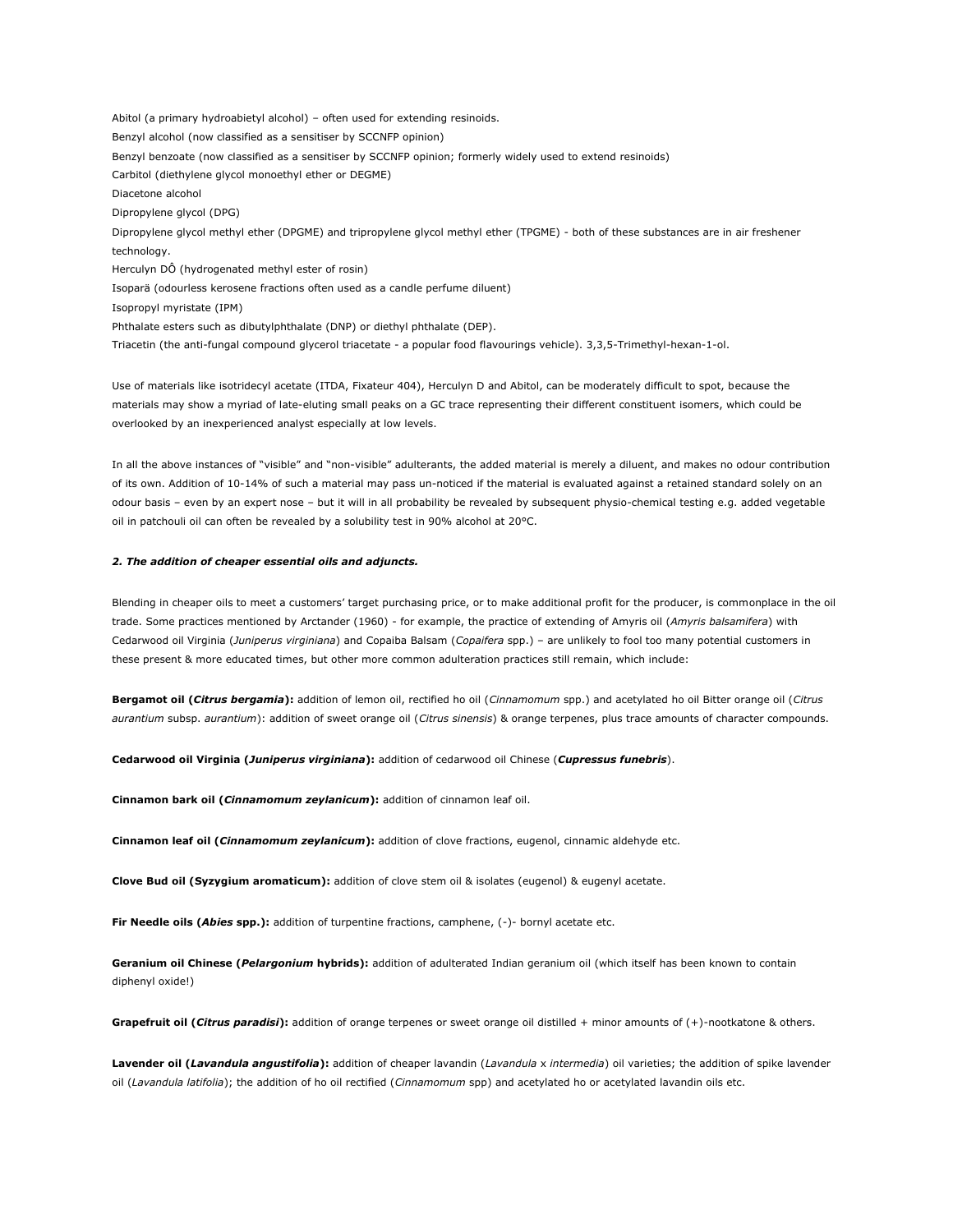**Lemon oil (***Citrus limon***):** addition of orange terpenes, lemon terpenes & by- products (e.g. steam-stripped lemon oil). For lemon oil BP, expressed lime or grapefruit oil is added to poor grades to raise the UV absorbance level sufficiently to pass the BP specifications.

**Nutmeg oil (***Myristica fragrans***):** the addition of nutmeg terpenes, a- pinene, limonene, turpentine fractions etc.

**Patchouli oil (***Pogostemon cablin***):** addition of gurjun balsam (*Dipterocarpus* spp.); vegetable oils, Hercolyn D; patchouli and vetiver distillation residues. The superior Indonesian patchouli oil is often blended with the cheaper Chinese oil.

**Petitgrain oils (***Citrus* **spp):** addition of other citrus leaf oils & fractions, fatty aldehydes, linalyl acetate, orange terpenes etc**.**

**Peppermint oil (***Mentha* **X** *piperita***):** addition of cornmint oil (*Mentha arvensis*).

**Sandalwood oil EI (***Santalum album***):** addition of sandalwood terpenes, sandalwood fragrance chemicals etc.

**Rosemary oil (***Rosmarinus officinalis***)** addition of eucalyptus oil *Eucalyptus globulus*) & camphor oil white (*Cinnamomum camphora*).

**Verbena oil (***Lippia citriodora***):** *L. citriodora* herb distilled over lemon oil.

**Violet Leaf absolute (***Viola odorata***):** addition of spinach absolute (*Spinacia oleracea*).

**Ylang Ylang oil qualities (***Cananga odorata* **subsp.** *genuina***):** addition of cananga oil (*Cananga odorata*), ylang ylang oil tails etc., ylang ylang oil reconstitutions.

And also addition of these synthetics to "convert" one oil to another:

**Basil oil exotic:** add linalol to convert to Basil oil Sweet (Arctander 1960).

*Eucalyptus globulus***:** add a-terpineol & others to convert to *Eucalyptus radiata.*

**Geranium oil Chinese to Geranium oil Bourbon:** addition of balancing materials (monoterpene alcohols and esters, especially formates), copper chlorophyll (for colour) and frequently a trace of dimethyl and/or dibutyl sulphides.

**Tangerine oil (***Citrus reticula* **var.** *tangerine***):** addition of g-terpinene, dimethyl anthranilate, a-sinesal & perilla aldehyde to convert to Mandarin oil (*Citrus reticulata* var. *mandarin*).

3. The addition of cheap (nature identical) synthetics to oils that naturally contain these materials. Little detailed guidance has been previously published in this area. The older work of**Arctander** (1960) mentions a number of adulteration practices, but the sophistication of customer quality control procedures probably means that of the noted practices are now too obvious for today's market. Looking at other published material on adulteration, **Singhal** *et al***.** (2001) remarks on the adulteration of spice oils by simple additions of single raw materials e.g. the addition of synthetic citral to *Litsea cubeba* oil. My own guide to questionable practices include the following:

**Anise oil (***Pimpinella* **spp.):** addition of technical grade anethol.

**Basil oil exotic (***Ocimum* **spp.):** addition of methyl chavicol & linalol.

**Benzoin resinoid (***Styrax* **spp.):** addition of small amounts of vanillin, benzyl benzoate, ethyl & benzyl cinnamates, benzoic acid etc. to enhance odour (or to pass off cheaper "Sumatra" grades as "Siam").

**Bergamot oil (***Citrus bergamia***):** addition of linalol and linalyl acetate.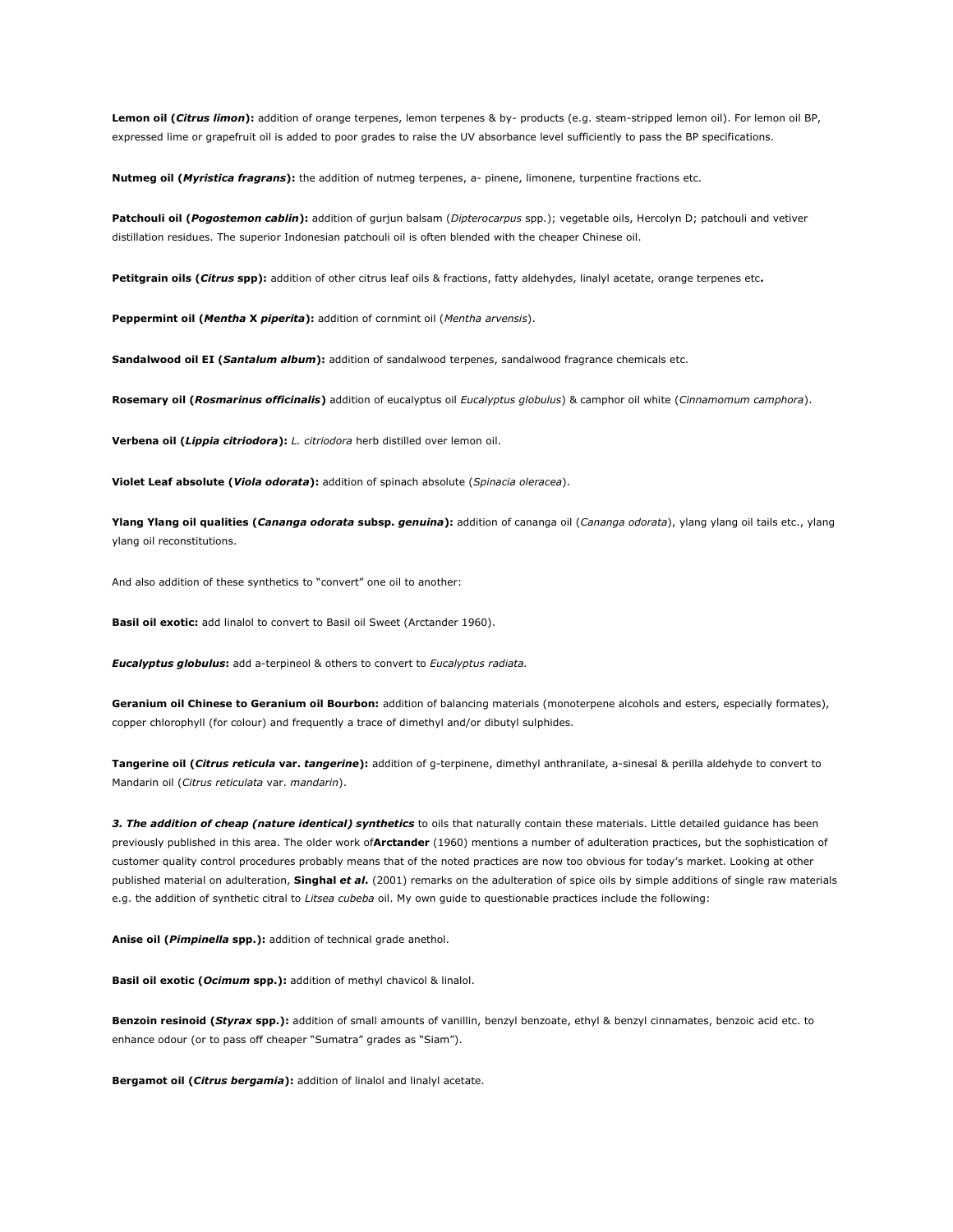**Bitter almond oil (***Prunus* amygdalus var. dulcis )**:** addition of, or passing off benzaldehyde, as the oil.

**Buchu leaf oil (***Barosma betulina* **&** *B. crenulata***):** addition to cutters of monoterpene sulphide fractions synthesised from the hydrogen sulphide treatment of pulegone, including *p*-menthan-8- thiol-3-one.

**Cassia oil (***Cinnamomum aromaticum)***:** the addition of synthetic cinnamic aldehyde, methyl cinnamic aldehyde & coumarin**.**

**Chamomile oil Roman (***Anthemis nobilis***)**: addition of isobutyl angelate and bisabolols.

**Cinnamon bark oil (***Cinnamomum zeylanicum***):** the addition of synthetic benzaldehde, eugenol and cinnamic aldehyde.

**Citrus oils:** the addition of fatty aldehydes and monoterpene alcohols and esters to terpeneless and folded citrus oils.

**Caraway seed oil (***Carum carvii***):** the addition of limonene and (+)-carvone

**Cardamom oil (***Elletaria cardamomum***):** addition of linalyl acetate, 1,8-cineole and a-terpinyl acetate.

**Celery seed oil (***Petroselenium crispum***):** the addition of limonene + touches of alkyl phthalides.

**Cognac oil: addition of ethyl esters of aliphatic acids e.g. ethyl oenanthate.**

**Coriander seed oil (***Coriandrum sativum***):** addition of linalol and trace amounts of certain pyrazines. NB price fluctuates – not always economic!

**Cypress oil (***Cupressus sempervirens***):** addition of a-pinene, d-3-carene & myrcene.

**Cumin seed oil (**Cuminum cyminum**):** addition of cuminaldehyde and others.

**Dill seed oil** (*Anethum graveolens*): addition of a-phellandrene & limonene.

**Elemi oil (***Canarium luzonicum***):** addition of a-phellandrene & limonene.

**Galbanum resinoid (**Ferula galbaniflua): addition of b-pinene, undecatrienes and others.

Garlic oil (Allium sativa): addition of aliphatic sulphide mixtures containing 2-propenyl disulphide, 1-propenyl disulphide etc.

**Jasmine absolute (***Jasmimum* **spp):** reconstructions frequently added.

**Juniper oil (***Juniperus communis* **var.** *erecta***):** addition of terpene hydrocarbon mixtures containing a-pinene & d-3-carene, also Juniper branch oil and second grade oils from spoiled Juniper berries.

**Labdanum resinoid (***Cistus landiferus***):** formerly, the addition of DEP (now discontinued) or Abitol, with small amounts of ambroxan and *p*-methyl acetophenone to enhance odour.

**Lavender oil, spike (***Lavandula latifolia***):** addition of eucalyptus & white camphor oil fractions, spanish sage oil etc.

**Lemongrass oil (***Cympogon* **spp.):** addition of citral.

*Mentha citrata oil:* addition of linalol + linalyl acetate.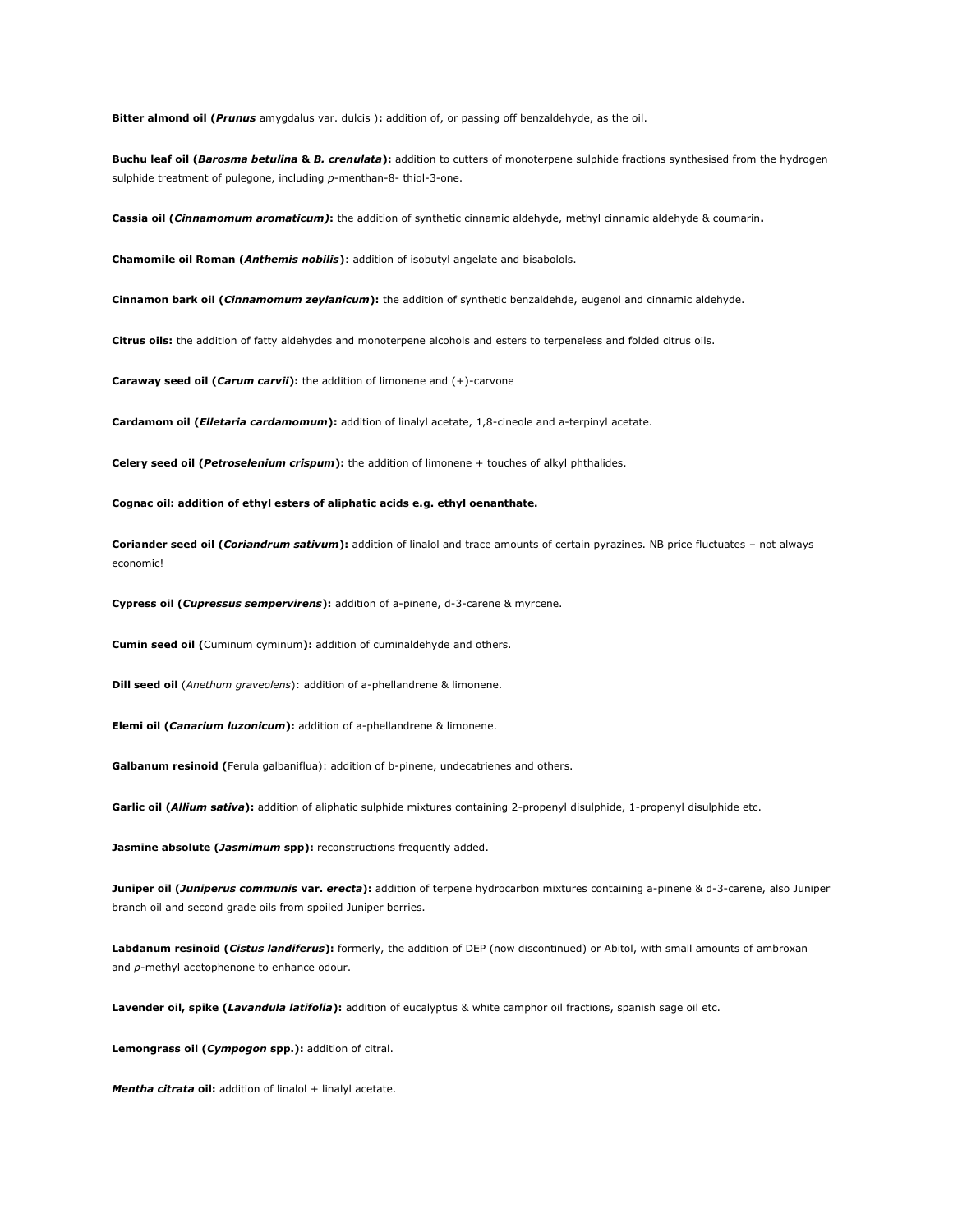**Mustard oil (Brassica nigra** & **B. juncea**)**:** allyl isothiocyanate passed off as the oil (which is used in flavourings, but is banned in perfumery & aromatherapy). Neroli oil (*Citrus aurantium*subsp. *aurantium*): reconstructions frequently added to, or passed off as the authentic oil.

**Origanum oil (***Origanum* **spp.):** addition of *para*-cymene and carvacrol.

**Onion oil (***Allium cepa***):** addition of aliphatic sulphide mixtures.

**Palmarosa oil (***Cymbopogon martinii* **var.** *motia***):** the addition of geraniol.

**Petitgrain oil Paraguay (***Citrus aurantia* **subsp.** *aurantium* **):** addition of admixture of linalol, linalyl acetate, a-terpineol, geranyl & neryl acetates & trace amounts of pyrazines etc.

**Pine needle oils (***Pinus* **spp.):** addition of (-)-bornyl acetate, isobornyl acetate, (-)- limonene, a-pinene, camphene etc.

**Rose oil:** reconstructions using damascones, b-ionone plus (-)-citronellol and other rose alcohols, plus rose steroptenes. Occasionally adulterated with b- phenylethyl alcohol, rhodinol fractions and cheaper rose oils (Morocco, Crimea etc.).

**Rosemary oil (***Rosmarinus officialis***):** addition of camphor, isobornyl acetate (+ *Eucalyptus &* turpentine oil fractions).

**Rosewood oil (***Aniba* **spp**): addition of linalol, plus trace amounts of methyl heptenone, methyl heptenol, 3-octanol, *para-*methyl acetophenone etc.

**Spearmint oil (***Mentha spicata***)**: addition of (-)-carvone.

**Thyme oil (***Thymus* **spp.)**: addition of *para*-cymene & thymol. "Red thyme oil" is often wholly synthetic.

Vetiver oil acetylated (*Vetivera* spp): the addition of cedrenyl acetate. Wintergreen oil (*Gaultheria procumbens*): the adding of, or passing off methyl salicylate, as the oil.

Ylang ylang oil (*Cananga odorata* var. *genuina*): addition of benzyl acetate, methyl benzoate, para-cresyl methyl ether, geranyl acetate, benzyl benzoate, benzyl cinnamate, cedarwood oil and others or complete reconstitutions/bases.

Boelens (1997) described four types of odourants in essential oils: character compounds, essential compounds, balance compounds and artifacts. Adulterants such as monoterpene hydrocarbons, being balance compounds in Boelens scheme above, do little for the characteristic odour of the cut oils, since the added materials have little odour value in themselves. In practice, the addition of certain adulterants "flattens" the odour profile of the authentic oil, or otherwise dilutes or represses some true character, sparkle and richness. To compensate for this, a practiced oil counterfeiter will add small amounts of character compounds. Taking the example of Cypress oil Cupressus sempervirens var. stricta, the oil is often adulterated by the addition of the monoterpene hydrocarbons a-pinene and d-3-carene, which creates a crude terpinic aspect. The addition of a small amount of deca-2-(E),4-(Z)-dienyl isovalerate to the somewhat insipid cutting agent, will give a better impression of the oil's normal character, a lead which follows on from the work of Garnero *et al*. (1978) who identified the compound above in cypress shoots, and found it strongly reminiscent of the typical odour of cypress oil.

Commercial oils, adulterated by such synthetics, can often fool the less sophisticated nose, or satisfy those oil customers buying to a price, where authenticity is sometimes not a primary consideration. Depending on exact market conditions, some oils have a selling price which is so cheap that it is generally unrewarding for a trader to reconstitute, or even add, nature identicals to the product, except for some solventlike diluents. This category includes the following oils:

## **Sweet orange oil (***Citrus sinensis***)**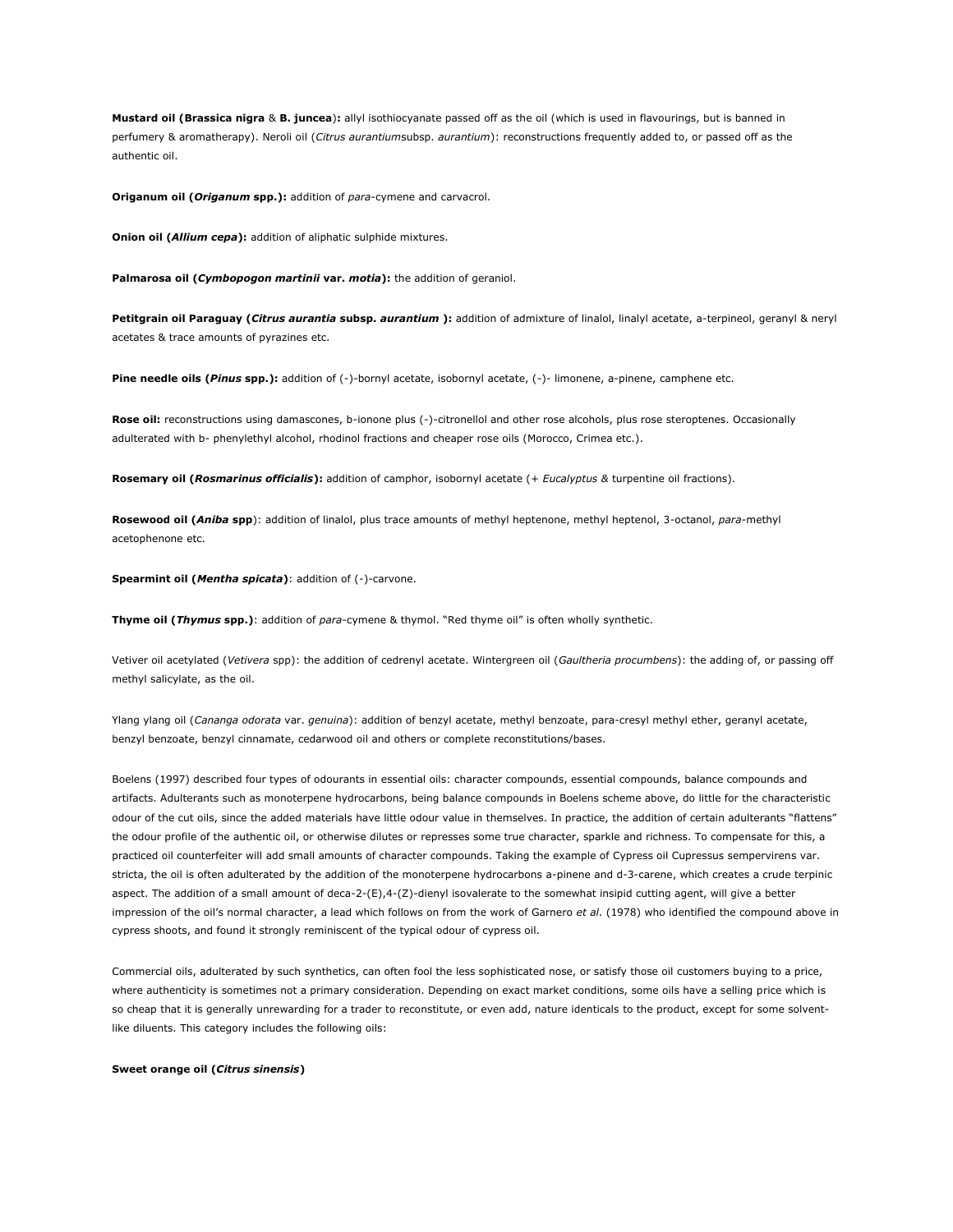Clove leaf oil & stem oils (*Syzygium aromaticum*)

Citronella oil (*Cymbopogon* spp.): (but the oil has been known to have been crudely adulterated with dipentine and citronella terpenes)

Camphor oil white (*Cinnamomum camphora fractions*)

Cornmint oil (*Mentha arvensis* subspp).

## *Eucalyptus globulus* **oil**

**Tea tree oil (***Melaleuca altenaria***)** (NB a collapse in market price means potential adulterants such as terpinen-4-ol and a- & g-terpinenes can now be as expensive as the oil).

Other oils are difficult to reconstitute with anything other than diluents because the major components are not commercially available; this class of oils includes patchouli oil, vetiver oil and to some extent ginger oil.

*4. The addition of isolates or natural components to essential oils* e.g. the addition of pure natural eucalyptol ex *E. globulus* oil (*Eucalyptus globulus*) to rosemary oil (*Rosmarimus officinalis*) or rectified ho oil (very high in (-)-linalol) to lavender and bergamot.

*5*. *The addition of bases or reconstituted essential oils to genuine oils & absolutes.* It is particularly economically attractive to extend high value floral absolutes such as rose (*Rosa* spp.), jasmin (*Jasminum grandiflora* other spp.) and osmanthus (Osmanthus fragrans var. auranticus), and the more valuable oils such as neroli oil and rose otto, and this practice occurs extensively within the trade.

## *6. The addition of individual unnatural components to oils and aromatic raw materials*.

Absolutes have been traditionally produced for the consumption of the perfumery industry, but are being increasingly employed in aromatherapy (in spite of using un-natural solvents in their manufacture). Revelations that materials such as Linden Blossom absolute (*Tilia* spp.) contain hydroxycitronellal, or that Gardenia absolute (*Gardenia* spp.) has added styrallyl acetate, or that added Schiff's bases have been found in floral absolutes, should not therefore come as a complete surprise. It has been suggested that if the synthetic fragrance compound is added in to the aromatic plant material during manufacture, the added material will "blend in" better. In other instances, absolutes may well contain perfume bases or reconstitutions, rather than a single key character compound.

#### *7*. *The addition of "normal" oils to oils certified as "organic".*

Many certifying bodies (EcoCert, Soil Association) seemingly rely on inspection regimes, batch tracking and the separate & secure storage of organic oils, rather than independently analysing finished oils for pesticide levels, a situation inviting abuse by unscrupulous traders. There is also the huge question of "who inspects the inspectors", the lack of external expert input into their protocols, and the denial of free public access to the records of these bodies – but these topics (and many others) are another issue! The labelling laws seem so lax in the EU, that an advertising claim on a bottle, such as "contains organic orange oil" would not invite prosecution if the oil contained 0.1% organic orange oil and 99.9% non-organically produced orange oil – and who, specifically, is charged with checking anyway, and who has the necessary expertise? Further, it has been revealed that on more than one occasion, oils from endangered species have been about to be certified as "organic" by one particular organisation with seemingly little eco-awareness, and with little experience of complexities of the oil trade (Wildwood 2002), to which the president of the association concerned is reported to have replied that certification is "…bound to be an evolving process, very often in uncharted territory". And so many of us "at the coal-face" feel that the whole organic oils exercise, although possibly very noble in its intent, is not particularly watertight.

#### *8*. *Passing off one essential oil as another.*

"Old chestnuts" in this category include the following deceptions: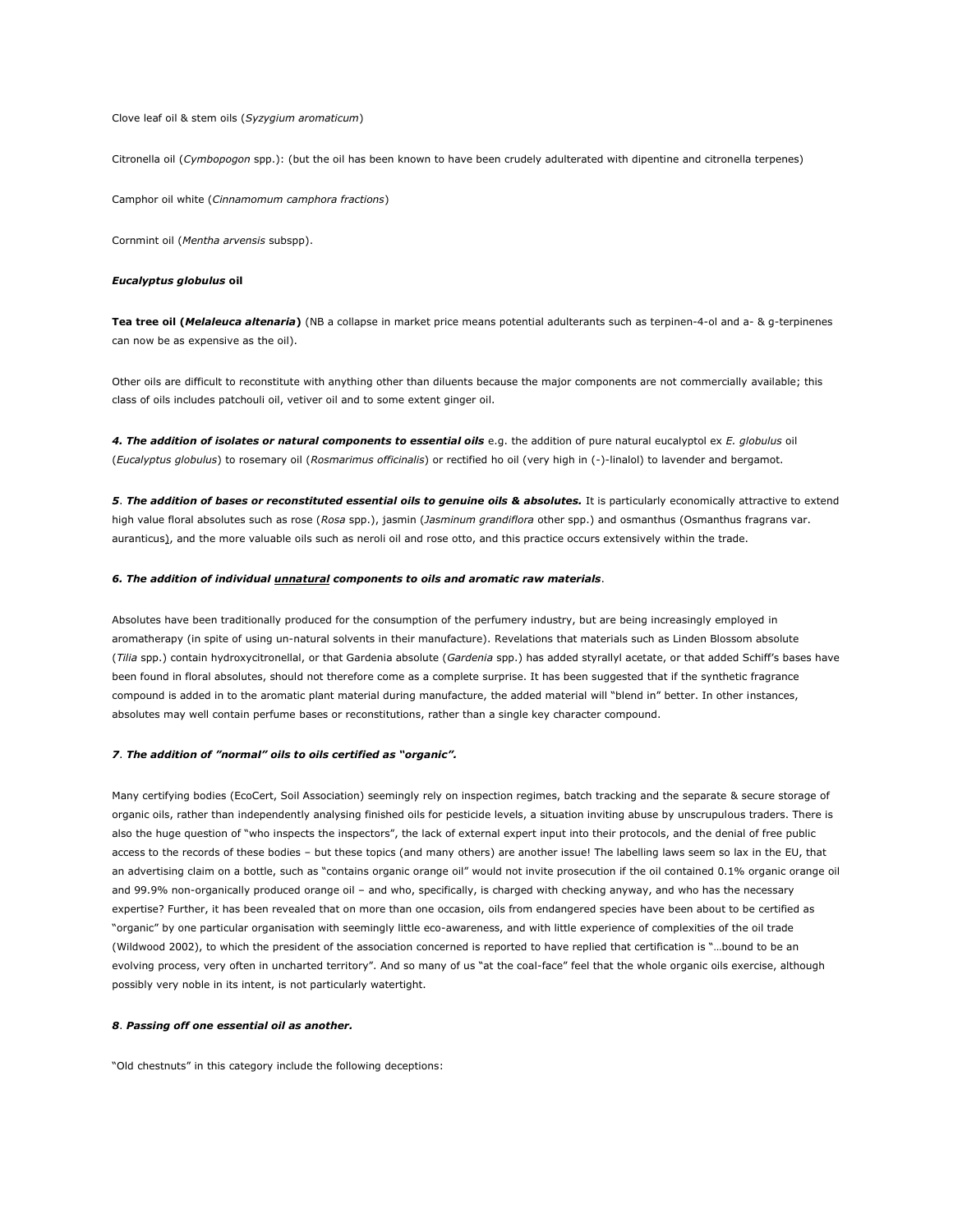*Cinnamomum camphora* (var. cineole type) **fractions** (1,8-cineole rich) were passed off extensively **as** *Eucalyptus globulus* oil by certain Chinese suppliers in early 1998. Cineol rich fractions from *Cinnamomum longepaniculatum* may be used for the same purpose.

**Cornmint** oil from *Mentha arvensis* var. *piperascens* **as peppermint oil** *Mentha* x *piperita* (however, Chinese and Brazilian "peppermint oils" do derive from *M. arvensis* subsp.).

**Melissa oil** is frequently concocted from mixtures of Citronella oil, Litsea cubeba, lemon oil (Citrus limon) and various other isolates & synthetics.

*Micromeria fructicosa* (Turkish pennyroyal) & Hedeoma pulegioides (American pennyroyal) have been passed off **as pennyroyal oil** (*Mentha pulegium*).

**Treemoss resinoid (Pseudoevernia furfuracea)** is passed off as or use as an extender for **Oakmoss resinoid (**Evernia prunastri).

**Petitgrain oil terpeneless** (*Citrus aurantium* subsp. *aurantium*) has a former tradition of being passed off **as rosewood oil** (*Aniba* spp.). **Petitgrain oil**

**Paraguay** may be passed off **as petitgrain bigarade.**

**Siberian silver fir needle oil** Abies siberica has been often passed off **as Siberian pine oil** Pinus siberica.

**Sweet orange oil Brazil** has been passed off as the finer **Sweet orange oil Florida.**

**Star anise oil** *Illicium verum* has been passed off **as anise oil (***Pimpinella* **spp),** and synthetic anethole is passed off as star anise oil (in certain anise type liquors!).

**Tolu balsam (Myroxylon balsamum var. a-genuinum..):** some aroma concerns acknowledge that the commercial products offered are not genuine (Biolandes 1997), offered products often being blends of *Styrax* spp. and aroma chemicals etc.

**…. and three additional categories which are arguably more about "contamination" than adulteration:**

*9. Co-gathering one species with another.*

This may be deliberate or accidental, and might arise through lack of botanical education of the involved gatherers, especially those involved in "wild-crafting".

*Artemisia mesaltantica* **("Blue Armoise") and** *A. atlantica* growing in Morocco are often co-gathered or deliberately passed off as **Moroccan Armoise oil (***A. herba-alpa*)*.* However the situation is further complicated by the fact that there are at least four chemotypes of *A. herba-alpa* (!) according to Richard *et al.* (1984).

*Litsea enosma* **&** *L. mollifolia* as well as other *Litsea* species are used to produce the oil of *Litsea* **cubeba** according to Zhaobang (1995).

**Massoy essential oil (from bark of** *Cryptocarya massoy***),** containing up to 90% of lactones, is used in flavourings. Joulain (1994) reports that bark has been frequently been gathered with the bark of other species in the past (which in the case of bark from *Cinnamomum* spp., might contain high levels of safrole, of toxicological concern).

*Nardostachys grandiflora* is said to be often co-gathered with *Valeriana wallichi* according to Traffic International (1999) and that published chemical compositions of essential oils from these species are similar – see <http://www.users.globalnet.co.uk/~nodice/new/magazine/products/products.htm>.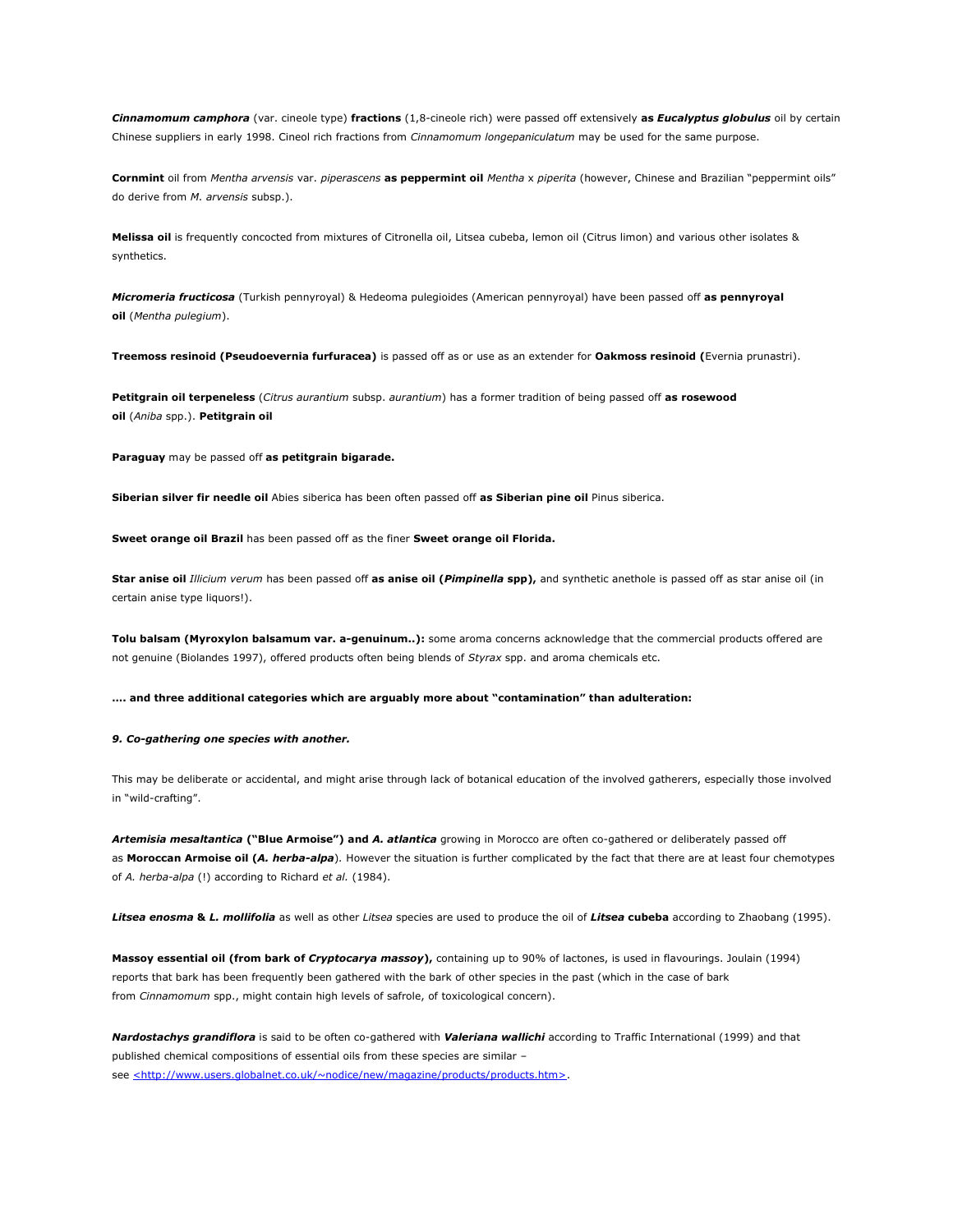## *10. GM-Free Essential Oil Production Methods.*

Many EU oil-buying customers require oils to have been produced by plants free of gene modification, or free of Genetically Modified Organisms (GMO's) themselves, and to be free of their use, and use of their derivatives during manufacture, according to Commission Regulations 50/200, 1139/98, 90/220/EEC and 2092/91/EGW Biological Agriculture. Certificates to show that plant material was polymerase chain negative may need to be provided by suppliers to prove GM-free status.

## *11*. *Oils produced from non-irradiated vegetable sources.*

Many essential oil customers require oils certified as being manufactured from non-irradiated sources at any point of the production process, in order to comply with EU Directives 99/2/EC and 99/3/EC, and so may require statements that the original oil-source vegetable raw material, (including spices), have not been gamma-ray irradiated. Suitable sources of g-radiation ate usually taken to be cobalt-60, caesium-137 and electron/X-ray irradiation from an electron accelerator. It is of note that certain terpene compounds are changed by irradiation – Kawashima K. (1981) found that a-terpinene, g-terpinene and terpinolene levels drop at a dose of 7.5 kGy, whilst other spices such as cardamom and coriander change flavour attributes at the same dose Bachman & Gieszcznska (1973). Rapid tests are now available to establish irradiation status - cumin seeds for example can be subjected to the rapid detection method for g-irradiation, developed by Satyendra *et al.* 1988.

#### **Spotting adulteration.**

## *Odour evaluation.*

A trained perfumer or essential oils analyst might immediately spot a QC problem with an oil sample before committing the oil to more sophisticated analytical tests – in fact the e.o. may simply be rejected on a poor or uncharacteristic odour profile. So, in spite of great technological advancements in analysis techniques (sometimes bordering on scientific imperialism), the trained nose can still be the single most important arbiter of quality, and it is important to keep sight of this fact.

#### *Analysis procedures*.

Quality control procedures for essential oils in aromatherapy have already been (briefly) discussed by Garnero (1999).

#### *Physiochemical methods.*

These standard tests have long been used to help establish the identity of oil, on the basis that normally produced genuine oils have characteristic values for:

*Specific gravity/ Relative density*

*Refractive index*

#### *Optical Rotation*

Tests are normally carried out at ambient temperature (20°C or 25°C) if the oils are normally liquids at this temperature; guiaicwood oil (Bulnesia sarmienti) & rose otto (*Rosa* spp.) etc., are normally solid at these temperatures and may be evaluated at 40°C.

Oils are sometimes traded on the basis of "USP figures" or "BP figures". This means that the oils conform the relevant specifications in spite of synthetic additions, but obviously do not conform to the "100% wholly derived from the named botanical source" requirements of the pharmacopoeia monographs.

*Chemical tests.*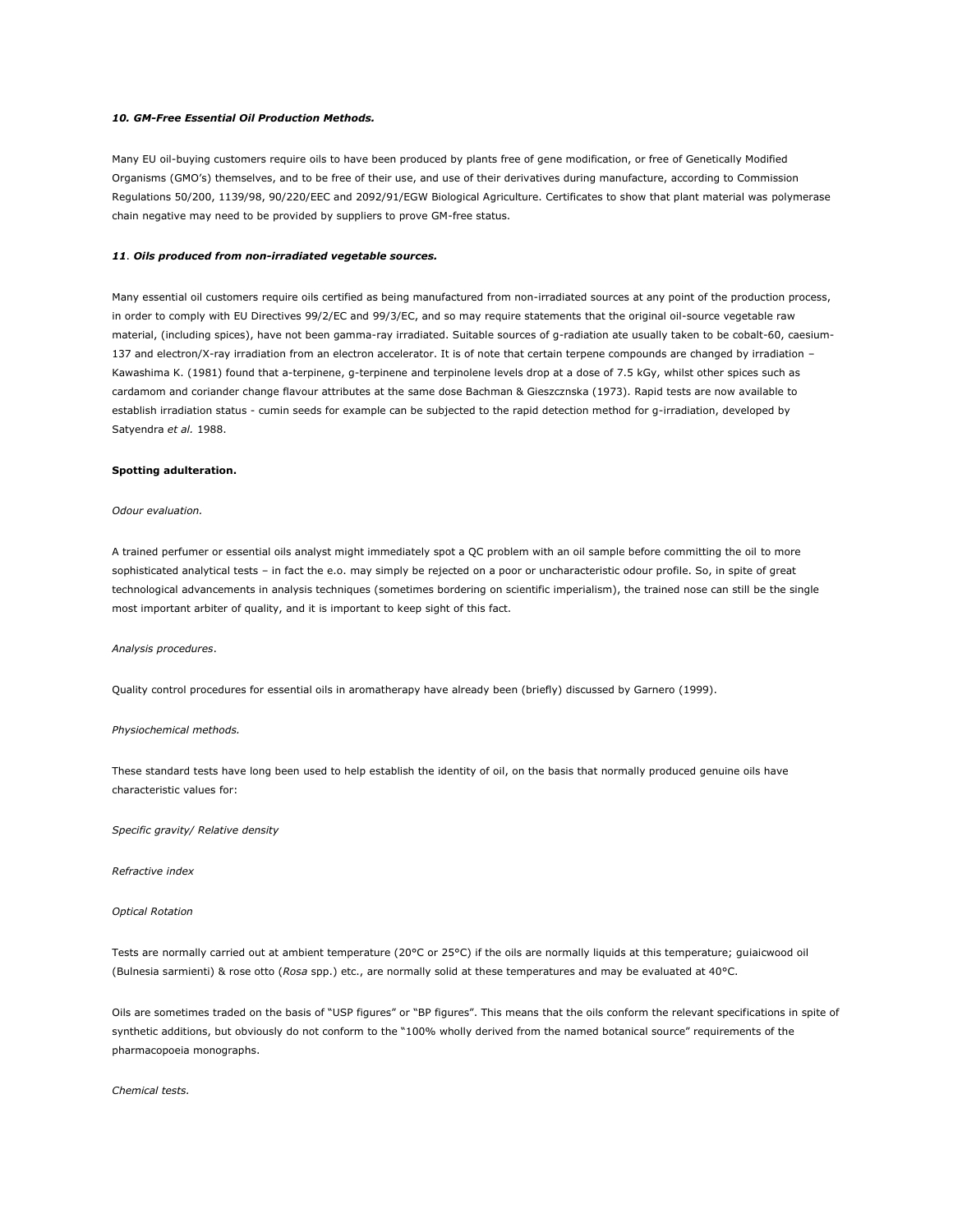*[The first two tests are indicative of contamination rather than adulteration, but are included as examples of requirements in sister industries].*

*Heavy metals* – in essential oils used as food flavourings, a limit of 3mg/Kg arsenic, 10mg/Kg lead, 1mg/Kg cadmium and 1mg/Kg mercury is imposed under Council Directive 88/388/EEC.

*Pesticides -* this is a troubled area. Buchbauer (1998) reports that Schiler and his team at the free University of Berlin found levels of 34 organochlorine pesticides in 72 of 110 commercial essential oils tested, but in reality the exorbitantly high costs of testing for pesticides (dedicated equipment, trained operators etc.) often do not square realistically with the economic resources available to e.o. producers and suppliers. This situation is further driven by requirements in EC directives for food ingredients, and often puts companies in as Catch-22 situation of potentially loosing potential e.o. flavourings business, or falsifying information to the customer.

#### *Acid value*

*Ester value, saponification* values etc – these wet chemical tests are now largely superceeded by more accurate techniques e.g. high performance capillary GC.

#### *Instrumental methods.*

Suitable combinations of instrumentation used to spot adulteration include:

GC-MS

GC-FTIR (Fourier transform Infra-Red)

GC-13C NMR (Nuclear Magnetic Resonance -see Kubeczka & Formáček 2002)

HPLC-MS.

Whilst these techniques are undoubtedly useful, the cost of trained operator time and the necessary allocation of sophisticated & expensive hardware for the time-consuming methodology and number crunching capabilities, all for what is essentially a basic QC task asking a question "is this material genuine or not?", is often seen as inappropriate by aroma company management. Less capital intensive techniques therefore might be deemed more practical and appropriate, and nowadays, it might be considered that minimum equipment ("entry level") for oil authentication work would be a GC/MS facility and access to chiral chromatography techniques.

*Thin layer chromatography* (TLC). This technique requires a less capital-intensive investment, and for example is a requirement for essential oil testing (in conjunction with a battery of other tests), in the BP monograph (2002) on Citronella oil (*Cymbopogon winterianus*). This requires identification of the oil by TLC and gas chromatography (reference chromatogram with eight identified compounds is supplied, the test oil must be within prescribed limits), as well as requiring prescribed physio-chemical testing.

In another area, TLC has been used to identify the geographical origins of olibanum resins (Harefield 1984).

#### *Fingerprints.*

A slightly older review of the value of "fingerprints" in e.o. analysis is given by Lamparsky (1987), the subject of which centres on: pattern recognition of GC traces of e.o.'s, examples of character compounds (which Lamparsky terms impact compounds) and unique components of certain oils, as well as the enantiomeric analysis technique (see below). Nowadays, GC analysts have the additional resource of commercial available MS libraries, which compare the spectrum of each compound detected with a library of reference spectra, identifying the closest matches, and giving a confidence level estimation of each tentative identification.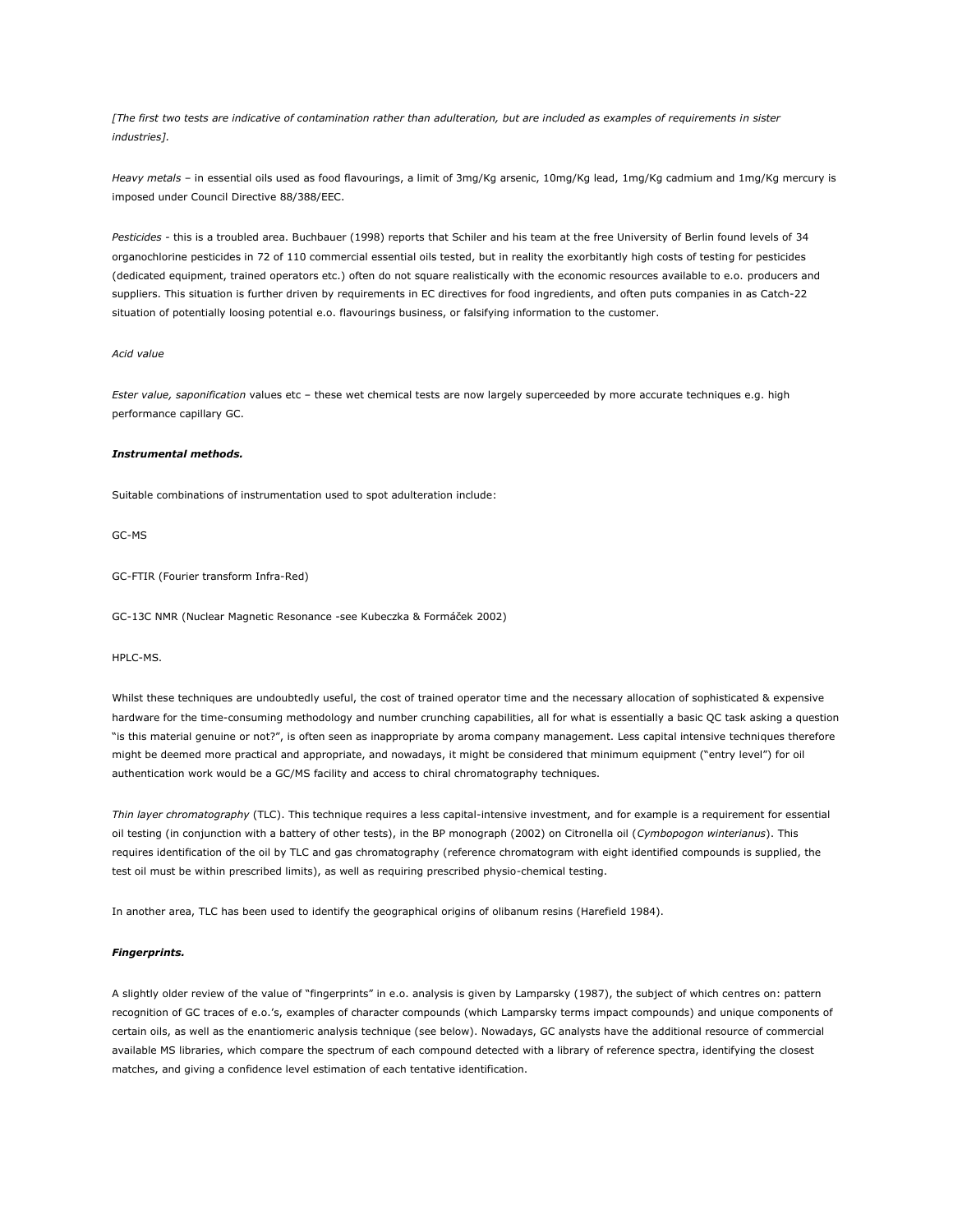## *Marker Compounds***.**

Many oils have unique or unusual marker compounds, which can be used as standards of authentication, such that some essential oil customers will only purchase oils, which have certain levels of these marker compounds. An introduction to this topic is given by Teissaire (1987). The table below gives a few analytical hints:

| <b>Essential Oil</b>                                | Examine for:                                                       | Indications                                                                                                               |
|-----------------------------------------------------|--------------------------------------------------------------------|---------------------------------------------------------------------------------------------------------------------------|
| Anise oil                                           | g-himalchene, pseudoisoeugenyl 2-methylbutyrate<br>and foeniculum. | To distinguish betweenPimpinalla<br>anisum andIllicium verum.                                                             |
| Anise Oil (Illicium verum)                          | $\overline{cis}$ -anethole                                         | Levels > 0.5% may addition of<br>synthetic anethole.                                                                      |
| Anise oil (Illicium verum)                          | Anisic alcohol & anisic aldehyde                                   | Levels > 0.7% may indicate<br>excessive oxidation.                                                                        |
| Artemisia vulgaris                                  | Vulgarone                                                          | Authenticity indicator.                                                                                                   |
| Cinnamon bark oil & Cassia oils<br>(Cinnamomum spp) | Absence of 5-phenyl penta-2,4-dienal.                              | Impurity in added synthetic<br>cinnamic aldehyde                                                                          |
| Geranium oil (N. African type)                      | (-)-(4R)-6,9-Guiadiene; 10-epi-g-eudesmol.                         | Authenticity indicators                                                                                                   |
| Lavender oil (Lavandula<br>angustifolia)            | a-Santalene, (-) -lavandulol, (-) -lavandulyl<br>acetate etc.      | Authenticity indicators                                                                                                   |
| Lemon oil, Mandarin oil etc.                        | d-3-Carene                                                         | Its virtual absence (<0.01%) might<br>indicate no orange oil or orange<br>terpenes have been added to<br>cheapen the oil. |
| Patchouli oil Indonesian<br>(Pogostemon cablin)     | a-Gurjunene                                                        | Concentration found is proportional<br>to concentration of added gurjun<br>balsam.                                        |
| Patchouli oil Indonesian (P.<br>cablin)             | Patchulol                                                          | Range 26-40% for authentic oils.                                                                                          |
| Rosewood oil (Anibaspp)                             | Eremophilene                                                       | Authenticity indicator                                                                                                    |
| Rose otto (R.centifolia)                            | $(Z)$ -9-nonadecene                                                | Authenticity indicator in steroptene<br>fraction of otto in which it occurs at<br>fairly constant levels*                 |

Table 1: A few analytical hints in essential oil examination.

## \*according to Ohloff and Demole

For oil authentication, analysts sometimes rely on estimation of the concentrations of non-commercially available e.o. components, which would be reduced from their normal concentration by the deliberate addition of adulterants. For example celery seed oil naturally contains a certain level of b-selinene; addition of adulterants such as orange terpenes would reduce the concentration of b-selinene to below acceptance range criteria.

## *Spotting minor impurities in adulterants by GC.*

The GC can be employed to detect the presence of synthetic additives to essential oils from tell-tale impurities in the synthetics themselves. Added natural camphor in oils such as Rosemary and Sage may be detected by the presence of impurities such as a-pinene, camphene, bpinene, cineole, fenchone, fenchol, camphene hydrate and methylcamphenilol (BP 2002). Similarly in rosemary, fir needle and pine needle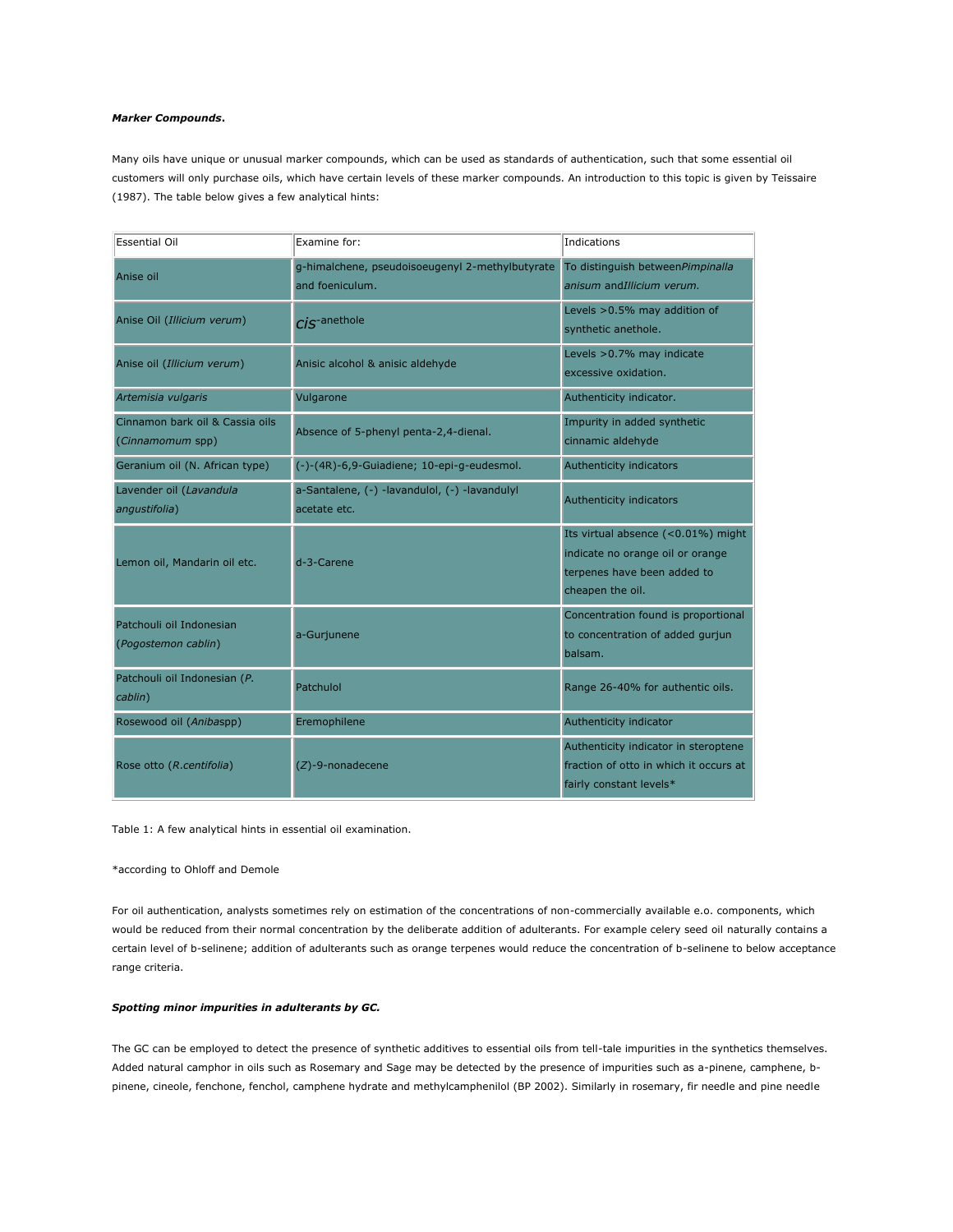oils, the presence of added borneol may be detected by examination of borneol: isoborneol ratios, or (-)-bornyl acetate by looking at bornyl acetate: isobornyl acetate.

Impurities in synthetic linalol made via the older acetylene or b-pinene routes (e.g. dehydrolinalol, dihydrolinalol, tetrahydrolinalol, plinol & others), don't occur naturally in linalol-containing essential oils such as lavender (*Lavandula angustifolia*). Therefore the presence of dehydrolinalol etc, used to be relatively easy way of identifying synthetic linalol in a lavender oil GC chromatogram. Nowadays, cleaner linalol can be manufactured via the a-pinene process and its' presence in oils is less easily detectable. Cheaper grades containing impurities are still employed however, so that in cheap linalyl acetate (which is derived from linalol), it is still often possible to detect traces of, dihydrolinalyl-, pinanyl- or plinyl acetates, thus giving away its' origin.

#### *Enantiomeric analysis.*

Essential oils invariably contain substances with one or more asymmetric carbon atoms, which give rise to different optical isomers (enantiomers). The distribution ratios of these different enantiomers (as determined by GC using chiral columns) can be used as a powerful tool to detect oil adulteration by nature-identical synthetics. A review of enantioselective GC analysis is provided by Mosandl (1998); uses of enantiomeric analysis in establishing lavender oil authenticity is reported by Kreis and Mosandl (1992) and for bergamot oil by Cotroneo *et al.* (1992). A few of examples of specific oil constituents showing high levels of optical purity include:

| <b>Essential Oil</b>                     | Enantiomeric Ratio                                                                                                                                                            | <b>Enantiomeric Excess</b>   | Reference                        |
|------------------------------------------|-------------------------------------------------------------------------------------------------------------------------------------------------------------------------------|------------------------------|----------------------------------|
| Bergamot oil: (Citrus<br>bergamia)       | $(4R)$ -(-)-linalol to 100%; $(4S)$ -(+)-linalol<br>$0\%$ .                                                                                                                   | 100                          | Cotroneo et al. (1992)           |
| Fennel oil (Foeniculum<br>vulgaris)      | (4R)-(+)-a-phellandrene 100%; (4S)-(-)-a-<br>phellandrene 0%                                                                                                                  | 100                          | Cassiabanca (1996)               |
| Ho leaf oil (Cinnamomum spp)             | (4R)-(-)-linalol 96.2%; (4S)-(+)-linalol<br>3.8%                                                                                                                              | 92.4                         | Bernreuther & Schreier<br>(1991) |
| Lavender oil (Lavandula<br>angustifolia) | $(4R)$ - $(-)$ -linalyl acetate >99%; $(4S)$ - $(+)$ -<br>linalyl acetate $<$ 1.0%                                                                                            | $98 +$                       |                                  |
| Lavender oil (Lavandula<br>angustifolia) | $(4S)-(+)$ -linalol usually <5% but up to 15%<br>during very prolonged hydrodistillation.<br>Over $15\%$ of $4S-(+)$ - linalol indicates<br>adulteration with racemic linalol | 85 (worst case) 95<br>normal | Kreis & Mossandl (1992)          |
| Melissa oil (Melissa officinalis)        | (3R)-(+)-methyl citronellate 99.0%; %;<br>(3S)-(-)-methyl citronellate 1.0%                                                                                                   | 98                           | Lawrence (2000)                  |
| (Synthetic linalool)                     | (4R)-(-)-linalol 50.0%; (4S)-(+)-linalol<br>50.0%                                                                                                                             | $\overline{0}$               |                                  |

Table 2. Enantiomeric information on some essential oils.

Certain of these optical purity figures may be useful in spotting the addition of synthetic racemic adulterants (such as linalol), but obviously the addition of racemic ho leaf oil to bergamot or lavender oil may be harder to spot on this basis alone, due to the similarities in optical purity of the constituent linalol. Dugo (2001) discusses enantiomeric techniques for the differentiation of citrus oils, as summarised in the table below:

| lOil         | Can be differentiated from: | On the basis of the enantiomeric ratios<br>lof: |
|--------------|-----------------------------|-------------------------------------------------|
| Bergamot oil | Lemon oil                   | Linalol                                         |
| Bergamot oil | Mandarin oil                | b-Pinene, sabinene, linalol                     |
| Bergamot oil | Sweet orange oil oil        | Sabinene & limonene                             |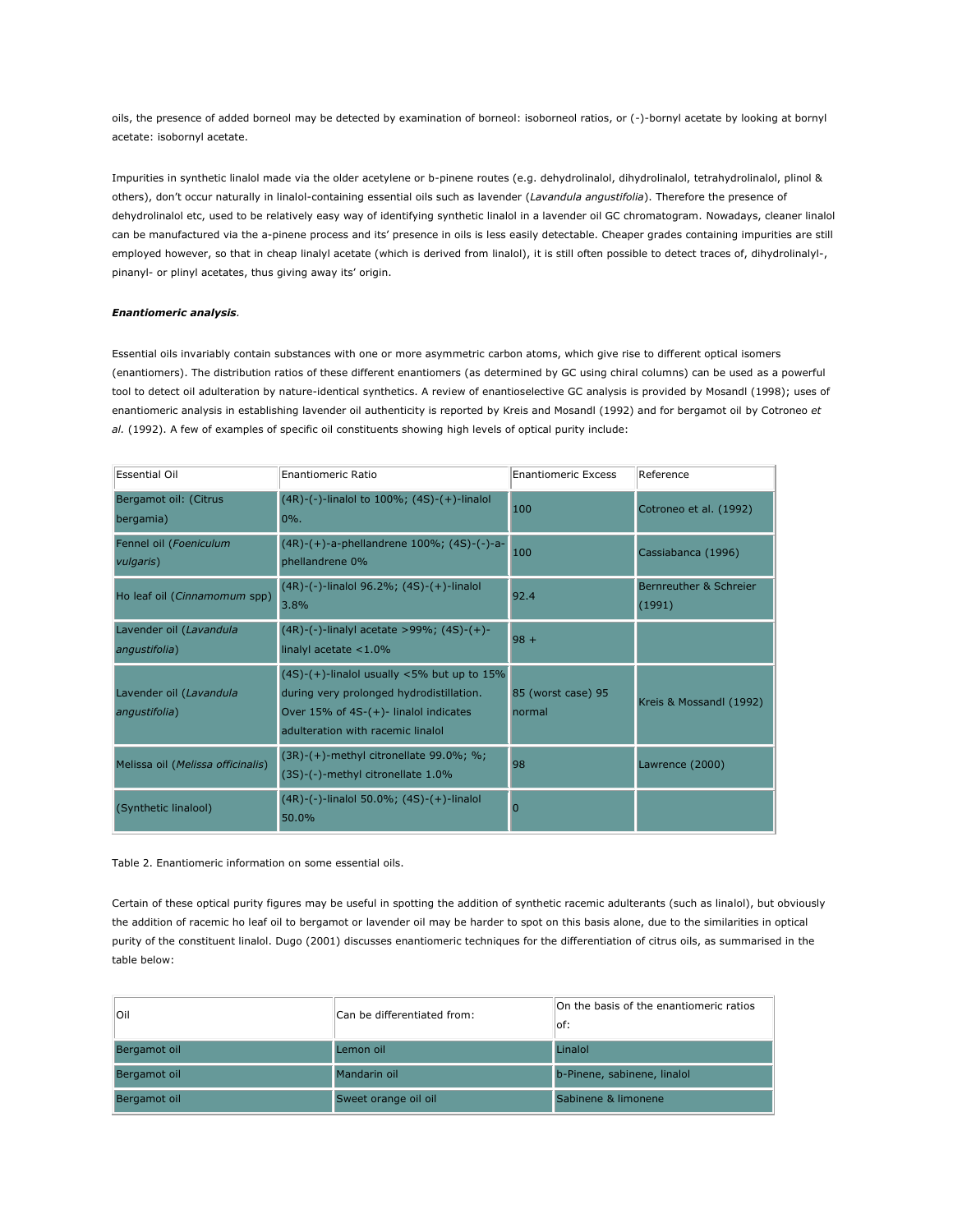| Lemon oil        | Mandarin oil      | b-Pinene, sabinene, limonene, linalol |
|------------------|-------------------|---------------------------------------|
| Lemon oil        | Sweet orange oil  | Sabinene & limonene                   |
| Lemon oil        | Bitter orange oil | Linalol                               |
| Mandarin oil     | Sweet orange oil  | Sabinene & limonene                   |
| Mandarin oil     | Bitter orange oil | b-Pinene, sabinene, linalol           |
| Sweet orange oil | Bitter orange oil | Sabinene & limonene                   |

Table 3. Differentiation of Citrus Oils by Enantiomeric Distribution of Certain Volatiles after Dugo *et al.* (2001).

## *Isotopic analysis.*

Measurements of ratios of 12C:13C distribution by natural isotope spectrometric methods, or by isotopic analysis of the 12C:13C ratios in pyrolytic CO<sub>2</sub> are mentioned by Lawrence (2000) as two of six possible ways to determine the natural and genuine status of e.o. components. 2H:1H site specific natural fractionation of single components represents a third possible way in Lawrence's scheme, and this technique is explored for essential oils containing linalol and linalyl acetate by Hannaguelle *et al*. (1992). Hener (1992) maintains that the combination of enantioselective GC together with stable isotope ratio analysis is a powerful tool for this purpose of establishing the 100% natural status of an aromatic raw material. The expense of these techniques, however, surely limits their more universal application, although Schmidt *et al.* (2001) report that isotopic analysis has become an important tool in flavourings for checking the natural status of ingredients such as benzaldehyde and vanillin.

## *Component ratios.*

This technique relies on the tendency of specific components to adhere to given set of component ratios in given e.o.'s oils, which can be determined by simpl GC or GC/MS analysis. For example Lawrence (1997) provides twelve component ratios for Midwest Native Spearmint oil (*Mentha spicata*) against which unauthenticated oils of that type may be compared. In an earlier article on the same theme, Shu & Lawrence (1996) examined samples of peppermint and Indian lemongrass oils, and claim to show, in the case of the Indian lemongrass oil examination, that since the component ratios of the examined oil fall between that of E. Indian and W. Indian lemongrass oils, that the oil must have been adulterated. In general terms, this technique is useful and well within the ability and budget of the average commercial oils analyst.

#### **[***Background note – the situation in other trades using essential oils:*

As analysis standards in essential oil trading become more demanding, many essential oil buyers (especially in the flavourings sector) buying oils and oleoresins as food grade now require a Certificate of Naturalness fulfilling the requirements of European Directive 88/388/EC. Buyers may additionally require assurance that oils are produced by purely physical means (steam distillation, separation of oil from distillation waters by gravity etc.) and that no additional chemicals other than water are used in the manufacture of these products. Information on the addition of any other components (such as anti-oxidants BHA/BHT or tocopherols, colourants, residual solvents according to CPMP/ICH/283/95 etc) may also be requested.

In other areas, customers may require information on dioxin content to determine that the material complies with EC Regulation EC466/2001. Information on dioxin-like PCB's and polycyclic aromatic hydrocarbons may be further requested**]**.

## **Part 2.**

#### **The Consequences of Adulteration to Aromatherapy & Natural Perfumery Practice.**

## **Background.**

Aromatherapists and natural perfumers have long required that their e.o.'s are genuine, but conversely, the essential oil trade has traditionally offered oils to the perfumery and flavourings trades on a "buyer beware" principle. Therefore, the finding in the *Which*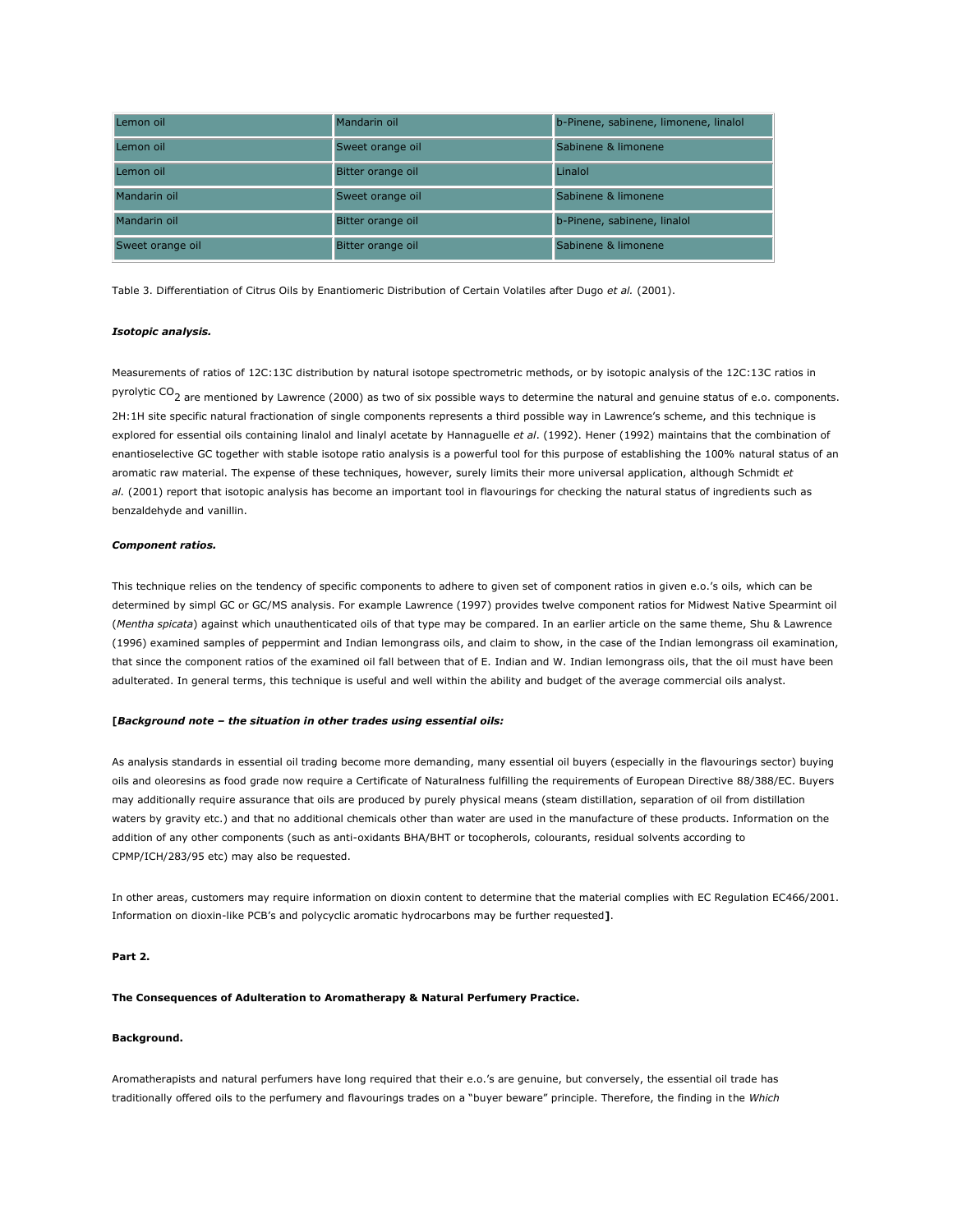*Health* report (Health Which 2001) on aromatherapy oils, citing a case where a labelled sandalwood oil turned out to be a synthetic sandalwood aroma chemical, cannot come as a complete surprise.

Whilst many e.o. used in aromatherapy are sourced from commercial oil trade outlets, other items are offered by smaller dedicated aromatherapy oil producers. In attempt to make themselves uniquely positioned in the oil market, aromatherapy oil suppliers have previously boasted that their oils are distilled longer and under gentler conditions to produce superior oils. This is a complete nonsense – longer treatment can only encourage greater artefact production via thermal degradation, and any perceived more pleasing odour effect is possibly due the increased oil complexity (via the creation of artefacts). Even more curious is the easy acceptance of hype that CO2 extracts are suitable for the aromatherapy community. In many cases the CO2 extracts are of unknown composition and toxicity, extractions are not standardised (depending on operating conditions CO2 extracts can resemble either resinoids or essential oils, and all stages in between) and the use of any co-solvents during processing is often omitted by suppliers. Furthermore the concentration of pesticide residues during the CO2 extraction of spices are from seven to fifty three times greater than the values obtained by use of conventional solvents, according to Guba R. (2002).

#### **Consequences**.

The adulteration of essential oils leads to the following concerns:

1. Toxicity of the adulterant(s).

Phthalates such as DEP are still occasionally found as adulterants in essential oils. Phthalate esters have been withdrawn as ingredients by many cosmetics manufacturers on toxicity grounds; specific phthalates (DEHP & DBP) are classified by the EU as reproductive toxicants. Whilst consumer pressure groups campaign for awareness in this area (see for example: <http://www.nottoopretty.org/>); the other side of the argument can be viewed on  $\frac{\text{tht}}{\text{t}}$ //cms.phthalates.com/index.asp?page=3>.

Traces of residual organic solvents (such as hexane and cyclohexane) in oils and absolutes are found as a result of extraction & co-distillation practices.

The presence of pesticides in tainted e.o.'s in cosmetics has been described as a serious health & safety issue by Buchbauer (1998); their inevitable presence in aromatherapy oils is an unresolved issue.

2. The interference of adulterants on the expected physiological or psychophysiological effects of the essential oil.

Point 2 above has long been a concern of aromatherapists, but proof of adverse effects has been harder to find, although the following section below might furnish the beginnings of a case:

#### *Chiral Issues from added adulterants..*

Addition of racemic synthetics to natural essential oils may distort the enantiomeric ratios of the naturally occurring substances within the make-up of oils, and thus may have an untoward effect on the expected physiological outcome. The logic behind this may be predicted from data accrued on the contrasting physiological effects of different chiral isomers of the same substance. A few examples are given below:

Huenberger *et al*. (2001) have demonstrated that inhalation of (+)-limonene caused increases in systolic blood pressure and changed alertness and restlessness in subjects, whereas (-)-limonene only affected blood pressure.

(-)-Carvone was reported to increase pulse rate, diastolic blood pressure and restlessness whereas (+)-carvone increased systolic and diastolic blood pressure. Traynor (2001) reports that when evaluated by Contigent Negative Variation, (+)-rose oxide confers relaxing physiological effects, whilst (-)-rose oxide (which occurs in Bulgarian Rose oil and geranium oils) possesses a significantly higher stimulative effect.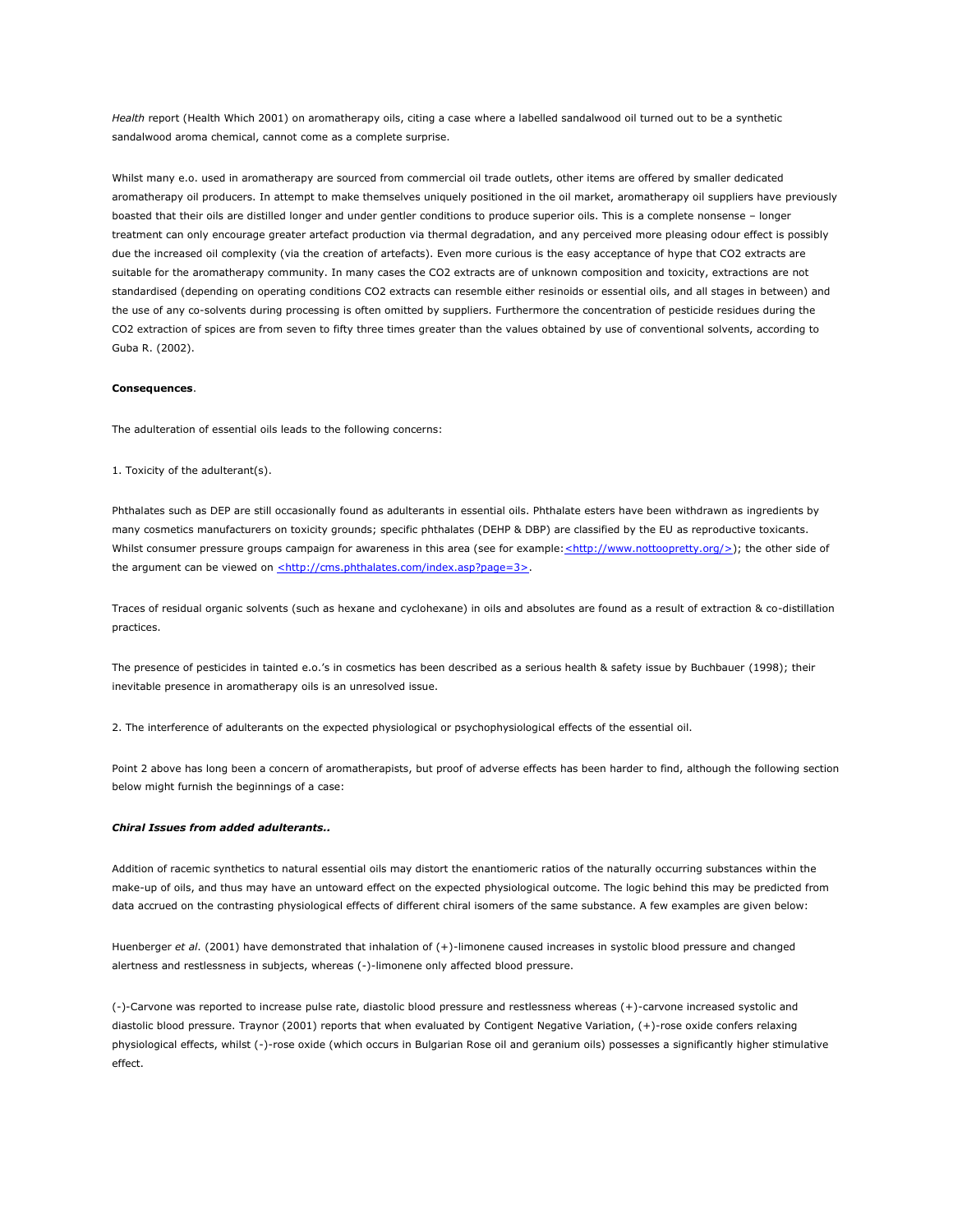Sugawara et al. (2000) looked at the effects of 10 mins inhalation of the different linalool isomers [(-)-linalol purifed from lavender, (+)linalol from coriander, and synthetic (+/-)-linalol] inhaled before and after work. Effects were examined by sensory scoring and portable forehead surface EEG measurements. They found inhaling (-)-linalol after hearing environmental sounds produced a more favourable impression produced a more favourable impression in the sensory test but was accompanied by a greater decrease in beta waves after than before work. Conversely with mental work, there was a tendency for agitation accompanied by an increase in beta waves. (+/-)-Linalol gave results similar to (-)-linalol, but (+)-linalol gave the reverse results.

Buchbauer (1998) maintains that each constituent of an essential oil contributes to the beneficial or adverse effects of the oil. I contend that changing the distribution of chiral components of oils by deliberate adulteration with racemic synthetic odourants may in fact change the properties of the oil.

# **Glossary.**

Adulteration: the purposeful addition of cheaper alternative oils, oil fractions, by-products, isolates, natural or non-natural synthetics etc., to reduce the cost price of the oil.

Aliphatic: a series of compounds built up from carbon backbones with the specific formula  $ChH2n+2.$ 

Bases (perfumery): complete accords/compositions added to fragrances to form part of an entire note e.g. rose base, jasmin base, etc. May not always be as complex or true to nature as reconstituted oils

**Buyer Beware:** the operating policy whereby an essential oil or other raw material is offered to a customer without guarantees, and the onus is on the customer to assess it's purity or status.

Chiral compounds: the ability of a specific substance, containing one or more asymmetric carbon atoms, to occur as 2 or more optical isomers (**enantiomers**). These chiral components may have different odour profiles e.g. (-)-carvone is minty, (+)-carvone is caraway-like.

Coeur: heart or body of a fragrance or raw material.

Commercial essential oils: essential oils available in quantity, which it is understood, are not necessarily pure.

**Compound**: an aroma industry term for a fragrance mixture, often with more components than a blend, and liable to comprise (mainly) synthetics. Do not confuse with substance!

Coupage: (in this context) an amount of extender added to an essential oil.

**Extender:** an agent (single or compound) used for the purpose of adulterating or extending an oil.

**Extending:** a term for adulteration almost implying a degree of legitimacy.

**Isolate:** a specific fraction of an essential oil. May be composed of a single chemical e.g. eugenol from Clove oil.

**Oil blend:** a (hopefully) harmonious mixture of essential oils.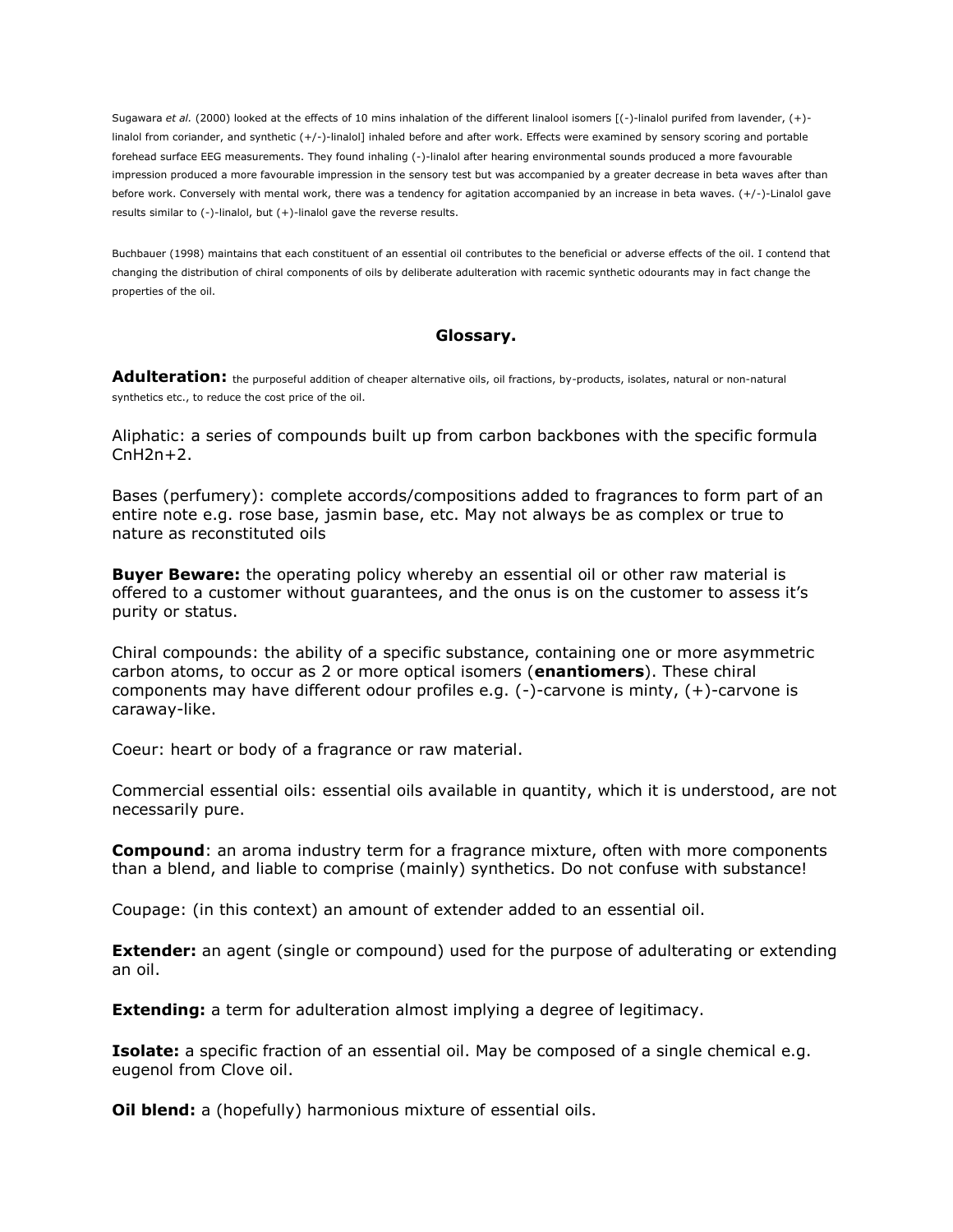**Organic oil:** a more expensive essential oil, which has been derived from vegetable matter which has been grown in a pesticide free environment, but which still liable to have a pesticide content reflecting background contamination/incorporation.

**Sophisticating an oil:** a scientifically inappropriate trade term for extending or adulterating an oil.

**PQ quality:** A slightly older expression, standing for "Perfume Quality" i.e. not necessarily pure, but the odour profile should strongly remind of the named oil, and the performance in product should be satisfactory.

**Reconstituted oil:** An oil made from nature identical synthetics, to look like analytically as far as possible -, and to give an accurate odour impression of -, the named essential oil.

Abbreviations Glossary.

**(-)-** laevorotatory isomer

**(+)-** dextrorotatory isomer

BP British Pharmacopoeia published by the Pharmaceutical Press.

DEP Diethyl phthalate

EC European Community

EU Economic Community

EO essential oil

EI East Indian

GC gas chromatography

GC/MS coupled gas chromatography with mass spectroscopy

ISO International Standards Organisation

TLC Thin layer chromatography

WI West Indian

USP United States Pharmacopoeia

# **References.**

Arctander S. (1960) Perfume and Flavour Materials of Natural Origin publ. Elizabeth NJ.

Bachman S. & Gieszczynska J. (1973) "Aspects of the introduction of food irradiation in developing countries" AEAE STI/PUB/362 p43.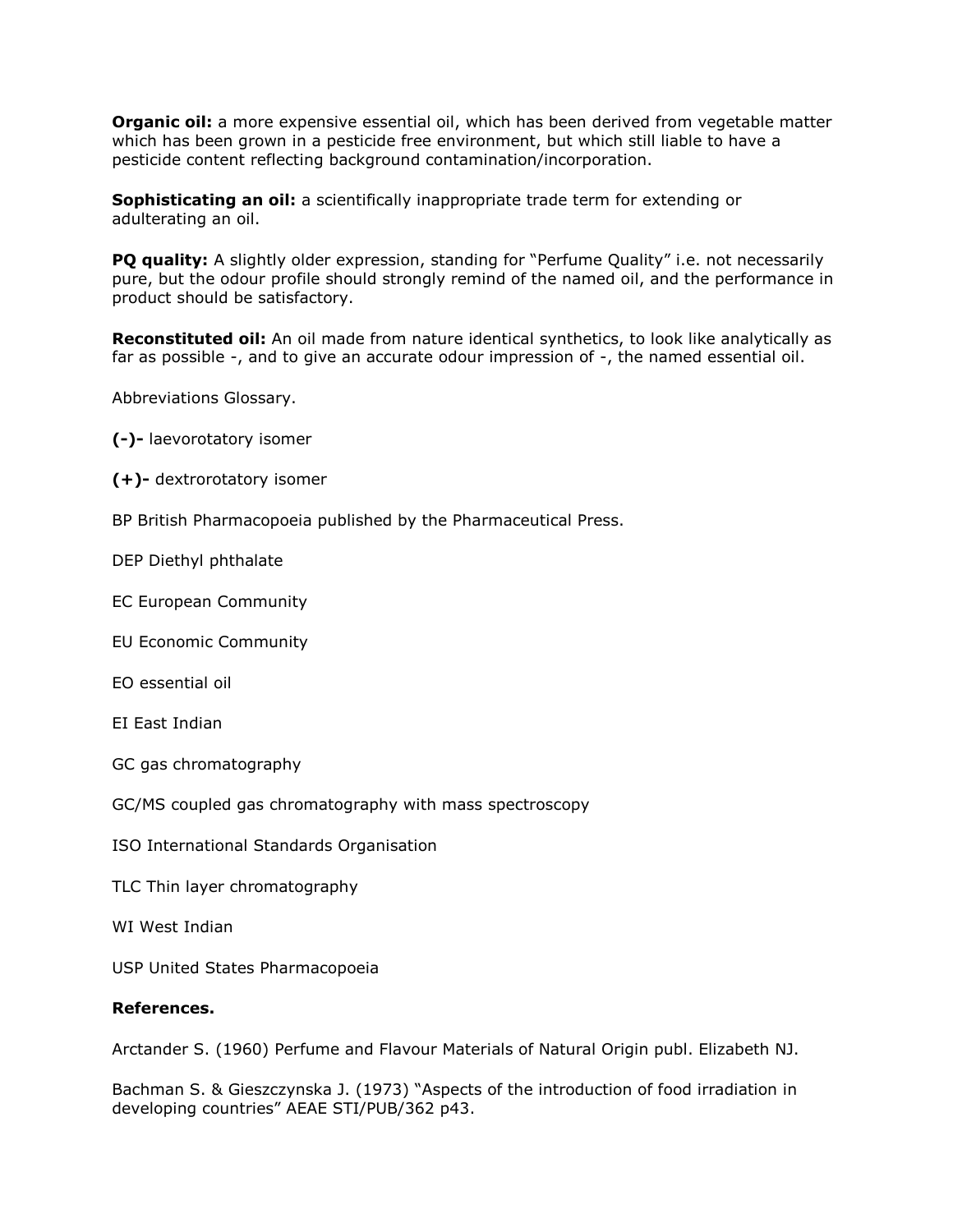Bernreuther A. & Schrier P. (1991) "Multidimensional gas chromatography/mass spectroscopy: a powerful tool for the direct chiral evaluation of aroma compounds in plant tissues. II. Linalol in essential oils and fruits." *Phytochemical Analysis* **2**, 167-170.

Biolandes Parfumerie (1997) "Reconstitutions" *Biolandes Parfumerie Letter No12*, June 1997.

Boelens M. (1997) "Differences in chemical and sensory properties of orange flower and rose oils from hydrodistillation and from supercritical CO2 extraction" *Perf & Flav.* **22**, May/June 1997 p31.

Buchbauer G (1998) "The detailed analysis of essential oils leads to the understanding of their properties" – paper presented at 20th IFSCC Congress Sept 14-18th 1998 Cannes, France and reproduced in *Perf & Flav*. **25**, March/April 2000 pp64-67.

Burfield T. (2000) *Natural aromatic materials – odours and origins* pub. AIA, Tampa, USA.

Cotroneo A., d' Alcontres I. S. & Trozzi A. (1992) "On the genuineness of citrus essential oils Part XXXIV Detection of added reconstituted bergamot oil in genuine bergamot oil by high resolution gas chromatography by chiral capillary columns" *Flav. & Frag. J.* **7**, 15-17.

Dugo G., Mondello L., Cotroneo A., Bonaccorsi I., Lamonica G. (2001) "Enantiomeric Distribution of Volatile Components of Citrus oils by MDGC" *Perf & Flav*. **26**, Jan/Feb 2001 p20-33.

Frey C. et al (1988) "Detection of synthetic flavourant additions to some essential oils by selected ion monitoring GC/MS (estimated peak area percentages)" In: Lawrence, B.M. Mookerjee BD & Willis BJ (eds) Flavours & Fragrances: A World Perspective. Proc. Of the 10th International congress on Essential Oils Fragrances & Flavours, Washington DC 16-20 Nov 1986. pub Elsevier, Amsterdam p 517-524.

Garnero J. *et al*. (1978) Riv. It. Epos. 60, 99.

Garnero J. (1999) "Production et qualite des huiles essentielles pour l'aromatherapie" *2nd Symposium Int d'Aromatherapy Scientifique* 19.20,21 March 1999 pub Office de Tourisme, d'Amination et de Promotion Grasse 1999 p4-10.

Grimshaw B. (1989) "Natural & nature-identical fragrances – a new creative challenge" in *Natural Ingredients in Cosmetics* eds M. Grievson, Janet Barber, Anthony Hunting pub Micelle Press, Weymouth, UK 1989.

Guba R. (2002). "The modern alchemy of carbon dioxide extraction*." Int. J. Aromatherapy* 12(3) p22*.*

Hanneguelle S., Thibault J-N., Naulet N. & Martin G-J. (1992) "Authentication of essential oils containing linalol and linalyl Acetate" *J. Agric. Food Chem* **40**, 81-87.

Harefield E. (1984) "A rapid test for the identification of incense resins" Perfumer and Flavorist 9, (Aug/Sept 1984) p33-36.

*Health Which* February 2001 pp 18-20.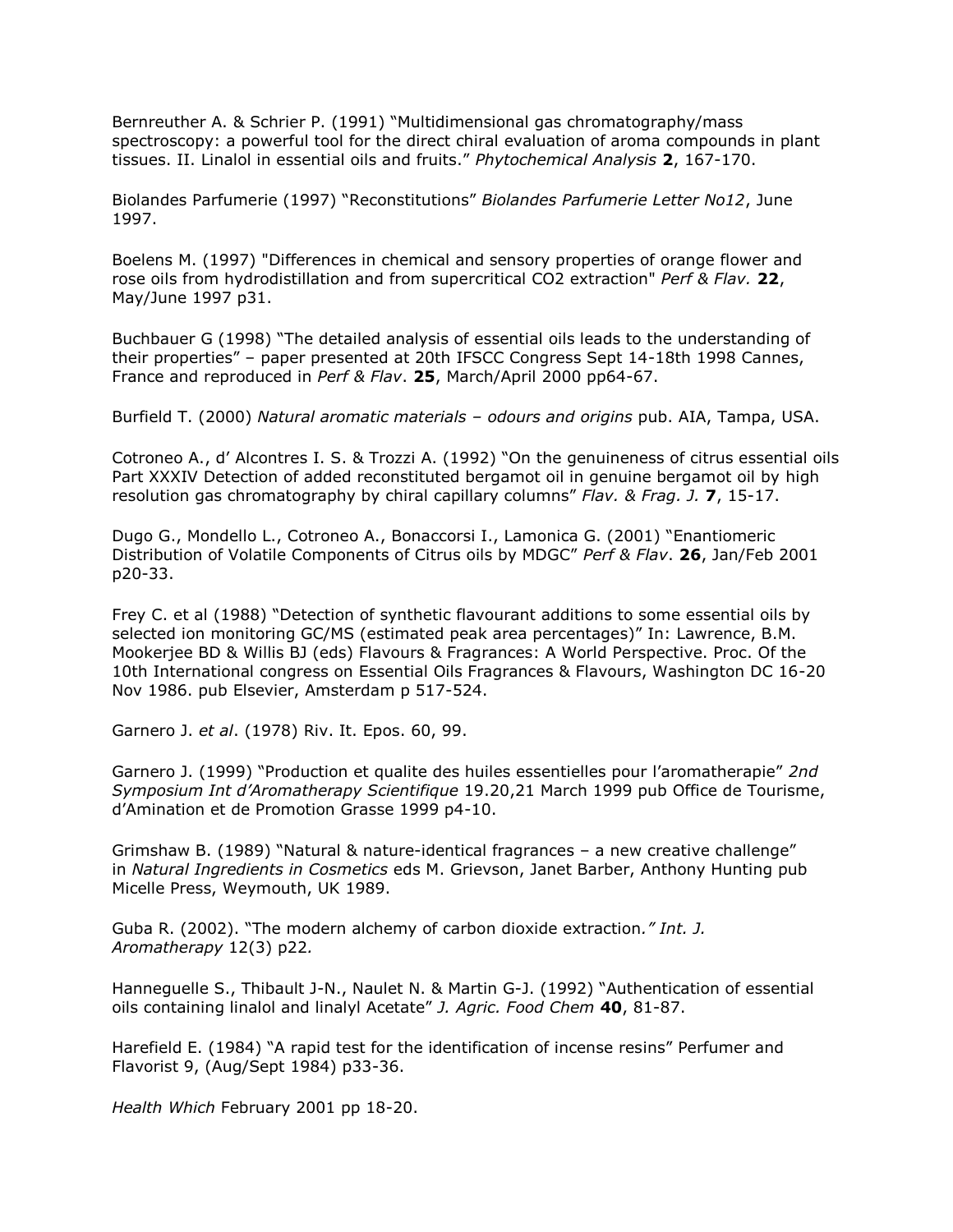Hener U, Braunsdorf R, Kreis P et al. 1992. *Chemie, Mikrobiologie, Technologie der Lebensmittel* **14**(5/6), 129-133.

Huenberger E., Hongratanaworakit T., Bohm C., Weber R & Buchbauer G "Effects of chiral fragrances on human automomic nervous system parameters and self-evaluation" *Chem Senses* **26**(3), 281-292.

Jones, L. "Establishing standards for essential oils and analytical standards" *Proceedings of NAHA The World of Aromatherapy II International Conference and Trade Show* St. Louis, Missouri, Sept 25-28, 1998, p146-163.

Joulain D. (1994) "The success & failures of essential oils – a historical overview" *4th Recontres Techniques et Economiques* Nyons 5,6,7 Dec 1994 pp4-11.

Kawashima K. (1981) *Shokuhin Kogyo Gakkaishi* **28**, 52.

Kreis P. & Mosandl A. "Chiral compounds in essential oils Part XI. simultaneous stereoanalysis of *Lavandula* oil constituents." *Flav. & Frag J.* **7**, 187-193 (1992).

Lamparsky D. (1987) "Fingerprints in essential oil analysis: aim, results, and correlations with sensory values" in Sandra P. & Bicchi C. eds. *Capillary Gas Chromatography in Essential Oil Analysis*publ. Huethig NY 1987.

Lawrence B.W. (2000) "Essential oils – from agriculture to chemistry" *World of Aromatherapy III Conference Proceedings* Oct 19-22 2000, Seattle, Washington publ. NAHA, Seattle 2000.

Mintel Global New Products Database (2002) through "Fragrance (Special Report)" *International Cosmetics News* Oct 12th-2002 – p 49.

Mosandl A. 1998. "Enantioselective analysis". In: *Flavourings*. eds E Ziegler, H Ziegler. Wiley-VCH Verlag-VCH Weinheim 1998

Nour-el-Din H., Osman A. E., Higazy S. *et al*. 1977. *Egyptian Journal of Food Science* **5**(1/2): 67-77.

Ravid U, Putievsky E. & Katzir I (1992) "Determination of enantiomeric composition of terpinen-4-ol in essential oils using a permethylated b-cyclodextrin coated chiral capillary column" *Flav & Frag. J.* **7**, 49-52.

Richard H., Morin P. & Benjilali B. (1984) *Labo-Pharm. Prob. Technol*. **32**, 343.

Satyendra G., Arun S. & Thomas P. (1998) "Improved bacterial turbidimetric method for detection of irradiated spices" *J of Argric & Food Chem*. **46**(12), 5110-5112.

Schmidt C.O., Gatfield I., Hilmer J-M., Werkhoff P., Krammer G., Sommer K., Herbrand K., Meier L & Bertram H.-J. (2001) "Stable Isotope Analysis of Flavour Compounds" Perf & Flav 26, March/April 2001 p8.